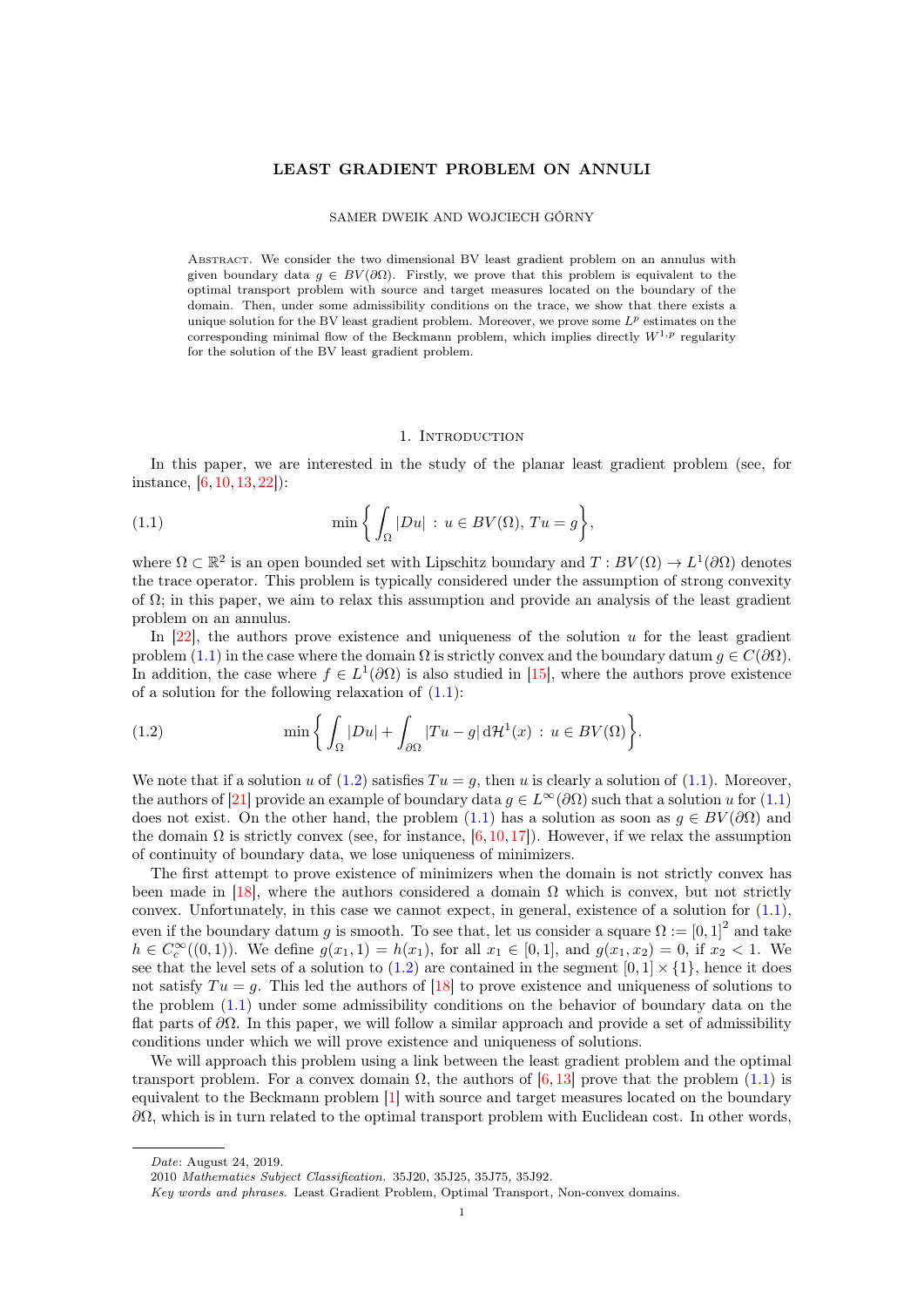the problem  $(1.1)$  is equivalent to:

<span id="page-1-0"></span>(1.3) 
$$
\min \left\{ \int_{\bar{\Omega}} |v| : v \in \mathcal{M}^d(\bar{\Omega}), \nabla \cdot v = 0 \text{ and } v \cdot \nu = f \text{ on } \partial \Omega \right\}.
$$

The equivalence between the least gradient problem [\(1.1\)](#page-0-0) and the Beckmann problem [\(1.3\)](#page-1-0) follows from the fact that if  $u \in BV(\Omega)$  with  $Tu = g$ , then we see easily that  $v := R_{\frac{\pi}{2}}Du$  is an admissible flow in [\(1.3\)](#page-1-0) with  $f = \partial_{\tau} g$ , where  $\partial_{\tau} g$  denotes the tangential derivative of  $g$ . On the other hand, given a flow v such that  $\nabla \cdot v = 0$  and  $v \cdot \nu = f$  on  $\partial \Omega$ , there is a function u such that  $v = R_{\frac{\pi}{2}} D u$ . Furthermore, if |v| gives zero mass to the boundary (i.e.  $|v|(\partial\Omega) = 0$ ), then  $Tu = g$ . In other words, there is a one-to-one correspondence between vector measures  $Du$  in  $(1.2)$  (considered as measures on  $\overline{\Omega}$ , so that we also include the part of the derivative of u which is on the boundary, i.e. the possible jump from  $u_{|\partial\Omega}$  to g) and vector measures v in [\(1.3\)](#page-1-0). In particular, this implies that if v is an optimal flow for the Beckmann problem  $(1.3)$  such that |v| gives zero mass to the boundary, then a solution  $u$  for the problem  $(1.2)$  turns out to be a solution for  $(1.1)$ .

In addition, it is well known that the Beckmann problem [\(1.3\)](#page-1-0) is completely equivalent to the Monge-Kantorovich  $[14, 16]$  $[14, 16]$  $[14, 16]$  optimal transportation problem (see, for instance,  $[20]$ ):

<span id="page-1-1"></span>(1.4) 
$$
\min\left\{\int_{\bar{\Omega}\times\bar{\Omega}}|x-y|\,d\gamma:\gamma\in\mathcal{M}^+(\bar{\Omega}\times\bar{\Omega}), (\Pi_x)_{\#}\gamma=f^+\text{ and } (\Pi_y)_{\#}\gamma=f^-\right\},\right\}
$$

where  $f^+$  and  $f^-$  are the positive and negative parts of f. Moreover, the dual of [\(1.4\)](#page-1-1) is the following:

<span id="page-1-2"></span>(1.5) 
$$
\sup \left\{ \int_{\bar{\Omega}} \phi \, d(f^+ - f^-) \, : \, \phi \in \text{Lip}_1(\Omega) \right\}.
$$

From [\[20\]](#page-18-5), we have that every optimal flow v for [\(1.3\)](#page-1-0) is of the form  $v = -|v|\nabla \phi$ , where  $\phi$  is the Kantorovich potential (i.e. a maximizer of  $(1.5)$ ). Moreover, the solution v is unique as soon as at least one between  $f^+$  and  $f^-$  is in  $L^1(\Omega)$  and  $|v| \in L^p(\Omega)$  provided that  $f^{\pm} \in L^p(\Omega)$  (for every  $p \in [1,\infty]$ ; unfortunately, this is not the case here since our measures  $f^+$  and  $f^-$  are concentrated on  $\partial\Omega$  and we need to prove this in our setting. Anyway, we note that as soon as we prove uniqueness of the optimal flow v for  $(1.3)$ , then we get directly uniqueness of the solution u (if it exists) for [\(1.1\)](#page-0-0). In addition, the  $L^p$  summability of the minimal flow v implies eventually a  $W^{1,p}$ regularity for the solution u of the BV least gradient problem  $(1.1)$ . In  $[6]$ , the authors prove that the problem [\(1.3\)](#page-1-0) has a unique minimizer v as soon as  $f^+$  or  $f^-$  is atomless and  $\Omega$  is strictly convex. If both  $f^+, f^-$  are in  $L^p(\Omega)$  with  $p \leq 2$ , then  $|v| \in L^p(\Omega)$ . In other words, the BV least gradient problem [\(1.1\)](#page-0-0) reaches a minimum as soon as  $\Omega$  is strictly convex and, the solution u of (1.1) is unique provided that  $g \in C(\partial\Omega)$ . And, the solution u is in  $W^{1,p}(\Omega)$  as soon as  $g \in W^{1,p}(\partial\Omega)$ and  $p \leq 2$ . Moreover, the authors of [\[6\]](#page-17-0) give a counter-example to the  $W^{1,p}$  regularity of u for  $p > 2$ . In addition, we note that there are some  $C^{0,\alpha}$  results about the solution u of the problem [\(1.1\)](#page-0-0) (see, for instance, [\[6,](#page-17-0) [12,](#page-17-6) [22\]](#page-18-0)). More precisely, we have  $g \in C^{0,\alpha}(\partial\Omega) \Rightarrow u \in C^{0,\frac{\alpha}{2}}(\Omega)$  and  $g \in C^{1,\alpha}(\partial \Omega) \Rightarrow u \in C^{0,\frac{\alpha+1}{2}}(\Omega).$ 

In this paper, we consider the least gradient problem  $(1.1)$  on an annulus, so the domain  $\Omega$  is not convex; even its boundary is not connected. To be more precise, let  $\Omega_{+}$  be two bounded strictly convex domains such that  $\Omega$ <sub>−</sub> ⊂ $\subset$   $\Omega$ <sub>+</sub>. Then, we consider the planar least gradient problem on an annulus  $\Omega = \Omega_+\backslash\overline{\Omega_-}$ . As the annulus is not strictly convex (even convex), we do not have any general results concerning existence of minimizers for  $(1.1)$ . Again, we may point out very easy boundary data such that the corresponding least gradient problem [\(1.1\)](#page-0-0) has no minimizer - suppose that  $g|_{\partial\Omega_+} \equiv 1$  and  $g|_{\partial\Omega_-} \equiv 0$ . However, the tangent derivative of g equals zero and there exists a (zero) solution of the Beckmann problem. Hence, we will not consider the least gradient problem, but rather prove equivalence between the Beckmann problem [\(1.3\)](#page-1-0) and the following problem

<span id="page-1-3"></span>(1.6) 
$$
\min \left\{ \int_{\Omega} |Du| : u \in BV(\Omega), \partial_{\tau}(Tu) = f \right\}
$$

and then pass from this problem to the usual least gradient problem [\(1.1\)](#page-0-0) for an admissible function  $\tilde{q} \in BV(\partial\Omega)$  such that  $\partial_{\tau}\tilde{q} = f$ . In other words, we allow for certain vertical shifts of the values of g on each of the connected components of  $\partial\Omega$ . As the fundamental group of an annulus is nontrivial, it is not obvious that from a divergence-free vector field  $v$  we may recover a function u such that  $v = R_{\frac{\pi}{2}Du}$  and the method introduced in [\[13\]](#page-17-2) applies; another difficulty is that if the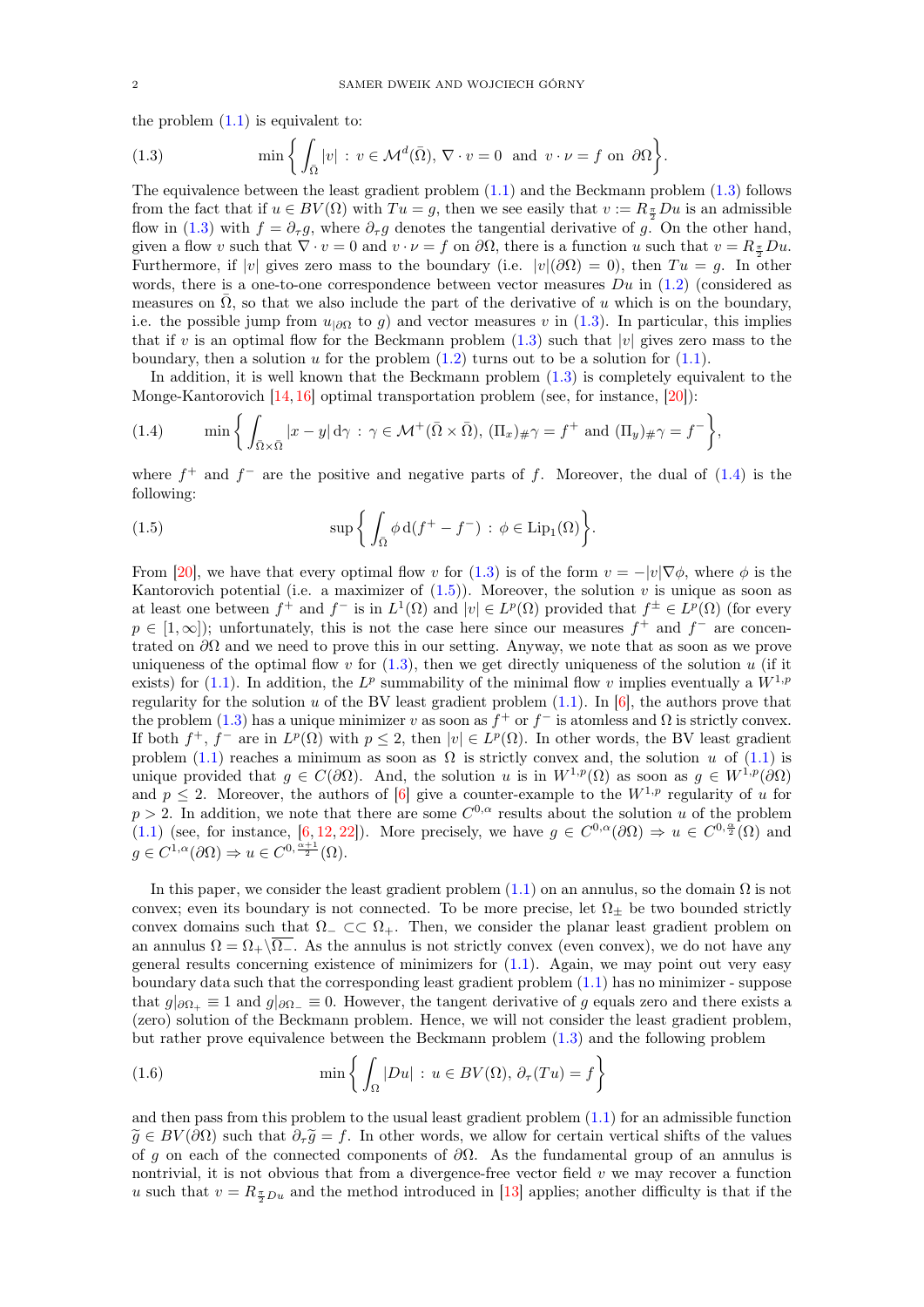domain  $\Omega$  is not convex, it is not obvious if we have the equivalence between [\(1.3\)](#page-1-0) and [\(1.4\)](#page-1-1) (see [\[6,](#page-17-0) [13\]](#page-17-2)). We deal with these issues in Section [3.](#page-5-0)

As the non-connectedness of the boundary plays a role, we do not aim to prove a general result concerning existence and uniqueness of minimizers, but rather a set of quite general sufficient conditions that imply existence of a solution for  $(1.6)$  (it may be hard to find a set of conditions which is both necessary and sufficient to get existence of minimizers for  $(1.6)$ ; see also the work of Rybka and Sabra [\[18\]](#page-18-3) which concerns the case where the domain is convex). Then, under the same structural hypotheses, we pass from a solution to problem [\(1.6\)](#page-1-3) to a solution of the usual BV least gradient problem [\(1.1\)](#page-0-0). We will address these issues in Section [4.](#page-9-0)

Another problem is the regularity of least gradient functions. As we are using techniques derived from optimal transport, we want to extend the results proved in [\[6\]](#page-17-0) concerning  $W^{1,p}$  regularity of least gradient functions. However, these require uniform convexity of Ω. Under the structural hypotheses introduced in Section [4,](#page-9-0) we work around this problem and prove  $L^p$  summability of the transport density, which translates to  $W^{1,p}$  regularity of solutions to the least gradient problem. We will address these issues in Section [5.](#page-13-0)

Finally, in Section [6,](#page-16-0) we discuss the limits and possible extensions to the approach presented in this paper. We focus on two issues: the first one is the optimality of our structural assumptions and possible extensions to general Lipschitz domains; the second one is validity of our results for strictly convex norms on  $\mathbb{R}^2$  other than the Euclidean norm.

### 2. Preliminaries

This Section serves two purposes. In the first part, we recall basic properties of least gradient functions. In the second part, we study what is the structure of least gradient functions on an annulus  $\Omega$ . Here and in the whole paper, we introduce the following notation.

<span id="page-2-1"></span>**Definition 2.1.** We say that  $\Omega \subset \mathbb{R}^2$  is an annulus, if  $\Omega = \Omega_+ \backslash \overline{\Omega}_-$ , where  $\Omega_{\pm}$  are open bounded strictly convex subsets of  $\mathbb{R}^2$  such that  $\Omega$   $\subset \subset \Omega_+$ . Let  $g \in L^1(\partial\Omega)$ . Then, we will denote by  $g_{\pm}$  the restrictions  $g_{\pm} = g_{\parallel} \partial \Omega_{\pm} \in L^1(\partial \Omega_{\pm})$  and denote by  $T_{\pm}$  the trace operator  $T : BV(\Omega) \to$  $L^1(\partial\Omega) = L^1(\partial\Omega_+) \oplus L^1(\partial\Omega_-)$  composed with a projection onto  $L^1(\partial\Omega_\pm)$ .

Moreover, if  $g_{\pm} \in BV(\partial \Omega_{\pm})$ , we will denote by  $f_{\pm} = \partial_{\tau} g_{\pm} \in \mathcal{M}(\partial \Omega_{\pm})$  its tangential derivative and decompose it into a positive part  $f_{\pm}^+$  and negative part  $f_{\pm}^-$ .

This paper is devoted to the study of least gradient functions on annuli, nevertheless in the following results we will clearly state if they are valid only for annuli, only for Lipschitz domains, or for general open sets.

2.1. Least gradient functions. In this subsection, we recall the definition and some properties of least gradient functions (see also  $[2, 9]$  $[2, 9]$  $[2, 9]$ ). Then, we prove some results concerning pointwise properties of precise representatives of least gradient functions.

**Definition 2.2.** We say that  $u \in BV(\Omega)$  is a function of least gradient if for every compactly supported  $\phi \in BV(\Omega)$ , we have

$$
\int_{\Omega} |Du| \leq \int_{\Omega} |D(u+\phi)|.
$$

Let us note that due to [\[23,](#page-18-6) Theorem 2.2], we may equivalently assume that  $\phi$  has trace zero. We also say that u is a solution of the least gradient problem for  $g \in L^1(\partial\Omega)$  in the sense of traces, if u is a least gradient function such that  $Tu = g$ .

To deal with regularity of least gradient functions, it is convenient to consider superlevel sets of u, i.e. sets of the form  $\partial \{u > t\}$  for  $t \in \mathbb{R}$ . A classical theorem states that

# <span id="page-2-0"></span>**Theorem 2.3.**  $([2, Theorem 1])$  $([2, Theorem 1])$  $([2, Theorem 1])$

Suppose  $\Omega \subset \mathbb{R}^d$  is open. Let u be a function of least gradient in  $\Omega$ . Then, the set  $\partial\{u > t\}$  is minimal in  $\Omega$ , i.e.  $\chi_{\{u>t\}}$  is of least gradient, for every  $t \in \mathbb{R}$ .

Obviously, Theorem [2.3](#page-2-0) also holds for sets of the form  $\{u \geq t\}$ . Let us introduce a convention in which we identify a set of finite perimeter with the set of its points of positive density. Under this convention, in dimension two (see, for instance, [\[9,](#page-17-8) Chapter 10]) the boundary  $\partial E$  of a minimal set  $E$  is a locally finite union of line segments. In particular, if we take the precise representative of a least gradient function u, then  $\partial \{u \geq t\}$  is a locally finite union of line segments for every t. For this reason, we will in this paper always assume that  $u$  is the precise representative of a least gradient function in order to be able to state any pointwise results.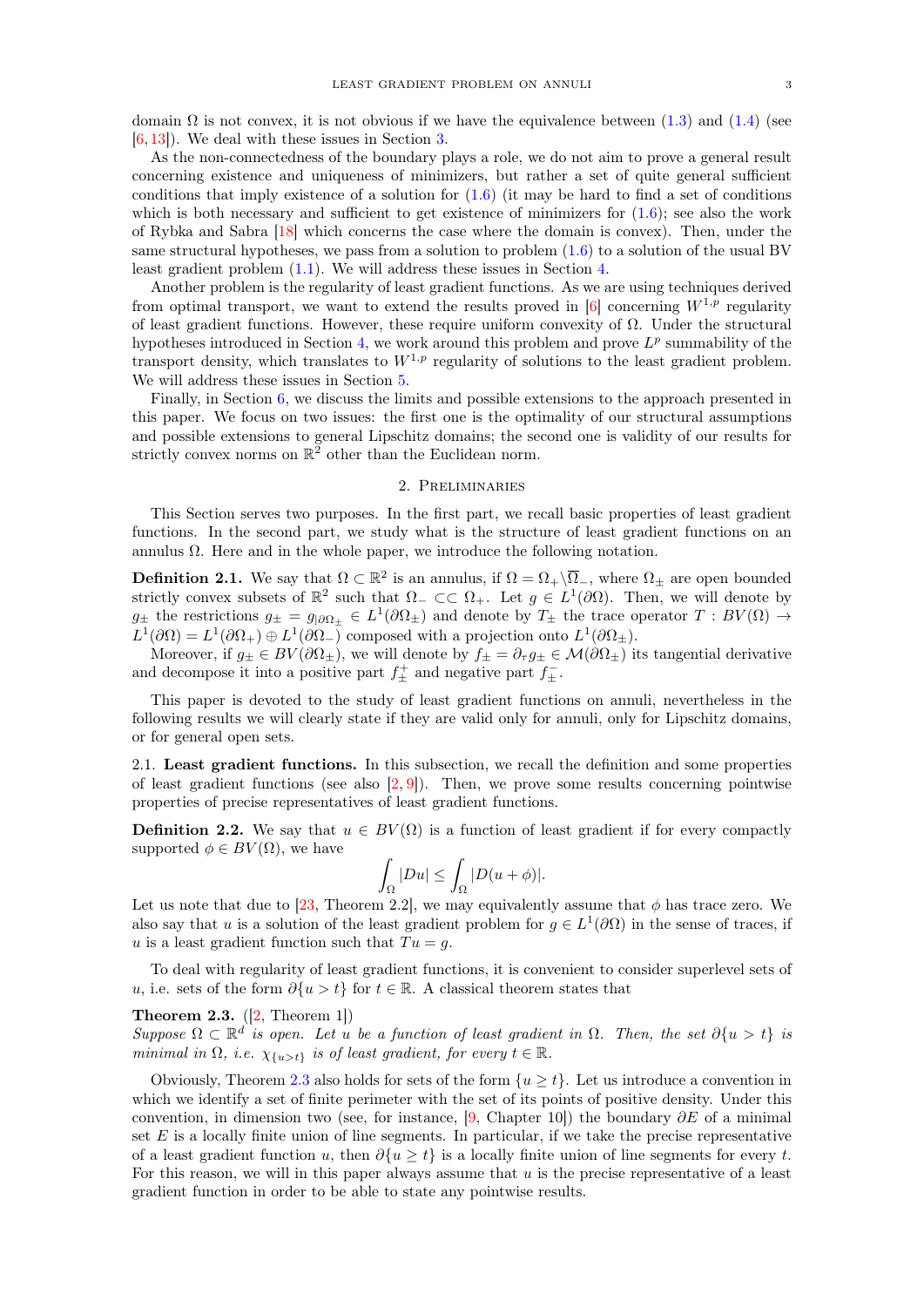2.2. Traces of least gradient functions on annuli. In [\[22\]](#page-18-0), the authors have shown existence and uniqueness of solutions to the least gradient problem for continuous boundary data and strictly convex  $\Omega$  (or, to be more precise, the authors assume that  $\partial\Omega$  has non-negative mean curvature and is not locally area-minimizing; in dimension two, these conditions are equivalent to strict convexity). The proof of existence is constructive and its main idea is reversing Theorem [2.3](#page-2-0) in order to construct almost all level sets of the solution. However, the authors provide counterexamples if the domain fails to be strictly convex.

In this subsection, we look at least gradient functions defined on annuli. We are particularly interested in their traces - as the domain is not strictly convex, not all continuous traces will be admissible. In particular, we will see why restriction of boundary data to the class  $BV(\partial\Omega)$  in our analysis is reasonable. Moreover, the results presented in this subsection are of independent interest as interior regularity results for least gradient functions on strictly convex domains.

On an annulus  $\Omega$ , Theorem [2.3](#page-2-0) gives us an important restriction on the shape of superlevel sets  $E_t$ . As connected components of  $\partial E_t$  are line segments which lie entirely inside  $\Omega$ , each of these line segments which starts at a point of  $\partial\Omega_-\$  has to end at a point from  $\partial\Omega_+$ ; however, the converse is not necessarily true. In view of Theorem [3.4](#page-7-0) (see below), for boundary data  $g \in BV(\partial\Omega)$ , we may think of each connected component of  $\partial E_t$  as a transport ray in a corresponding transport problem. In this formulation, this observation means that there is no transport between points of  $\partial\Omega_$ , but there may be transport between points of  $\partial\Omega_+$ .

We start with proving that the total variation of g restricted to  $\partial\Omega_-\,$  is finite. Then, we will show that q possesses some additional structure resulting from the topology of  $\Omega$ . Apart from their value as regularity results for least gradient functions on annuli, they serve as a justification for the choice of assumptions under which we prove existence of minimizers in Section [4.](#page-9-0)

<span id="page-3-1"></span>**Lemma 2.4.** Let  $\Omega \subset \mathbb{R}^2$  be an annulus. Suppose that  $u \in BV(\Omega)$  is a least gradient function with trace  $g \in L^{\infty}(\partial \Omega)$ . Then  $g_{|\partial \Omega} \in BV(\partial \Omega)$ .

*Proof.* Let us denote by  $P(E, U)$  the perimeter of a set E with respect to an open set U. We begin by noticing that all minimal sets in  $\Omega$  have perimeter less or equal to  $P(\Omega,\mathbb{R}^2)$  (see, for instance, [\[11,](#page-17-9) Lemma 2.17]). By Theorem [2.3,](#page-2-0)  $\{u \ge t\}$  is a minimal set for every t, i.e. its characteristic function is a function of least gradient; furthermore, for almost all  $t \in \mathbb{R}$ , the trace of  $\chi_{\{u>t\}}$  equals  $\chi_{\{q>t\}}$ . From now on, we consider only such t.

As  $\Omega$  is a convex subset of the plane,  $\partial\Omega$  is homeomorphic to a circle; we consider the onedimensional BV space on  $\partial\Omega$ . For the equivalence between the one-dimensional definitions of BV spaces on lines, see for instance [\[8\]](#page-17-10); this equivalence extends to one-dimensional boundaries, see for instance [\[10\]](#page-17-1). By the co-area formula for  $g_{\vert \partial \Omega_-}$ , we have

$$
|Dg|(\partial \Omega_-) = \int_{\mathbb{R}} P(\{g \ge t\}, \partial \Omega_-) dt.
$$

Suppose that  $g_{|\partial\Omega_-}\notin BV(\partial\Omega_-)$ . Then the left hand side is infinite. Hence, the integrand on the right hand side is unbounded and, for any  $M > 0$ , we can find  $t \in \mathbb{R}$  so that  $P({g \geq \frac{1}{t}})$  $t\}$ ,  $\partial\Omega_$  >  $M$ . As  $\partial\Omega_$  is one-dimensional, if  $P(\lbrace g \geq t \rbrace, \partial\Omega_$ ) is finite, it is a natural number (for the characterization of the BV space in one dimension, see for instance [\[8,](#page-17-10) Chapter 5.10]). Take a minimal set  $E_t$  with trace  $\chi_{\{g\geq t\}}$ ; then, at each of the points from  $\partial^*\{g\geq t\}$ , the reduced boundary of  $\{g \geq t\}$ , there is a line segment from  $\partial^*\{u \geq t\}$  which ends at this point. However, no such line segment may connect two points from  $\partial\Omega_+$ ; hence each of these line segments goes from  $\partial\Omega_{-}$  to  $\partial\Omega_{+}$ . Then,

$$
P(\Omega, \mathbb{R}^2) \ge M \, \text{dist}(\partial \Omega_-, \partial \Omega_+).
$$

However, M was arbitrary and  $P(E_t, \Omega)$  is bounded, which yields to a contradiction. Hence  $g_{|\partial\Omega_-}\in BV(\partial\Omega_-).$  □

However, the structure of  $\Omega$  imposes even stricter conditions on the structure of  $g_{|\partial\Omega_-}$ . The following results serve as motivations for admissibility conditions (H1)-(H4) in Section [4;](#page-9-0) they do not enter the proof of equivalence between the least gradient problem and the optimal transport one (see Section [3\)](#page-5-0) and so, we will use this equivalence to prove them.

First, as no line segment  $l \subset \partial E_t$  may have both ends on  $\partial \Omega_-,$ , the total variation of g on  $\partial \Omega_$ is smaller than the total variation of q on  $\partial\Omega_+$ .

<span id="page-3-0"></span>**Lemma 2.5.** Let  $\Omega \subset \mathbb{R}^2$  be an annulus. Suppose that  $u \in BV(\Omega)$  is a least gradient function with trace  $g \in BV(\partial \Omega)$ . Then  $TV(g_-) \leq TV(g_+)$ .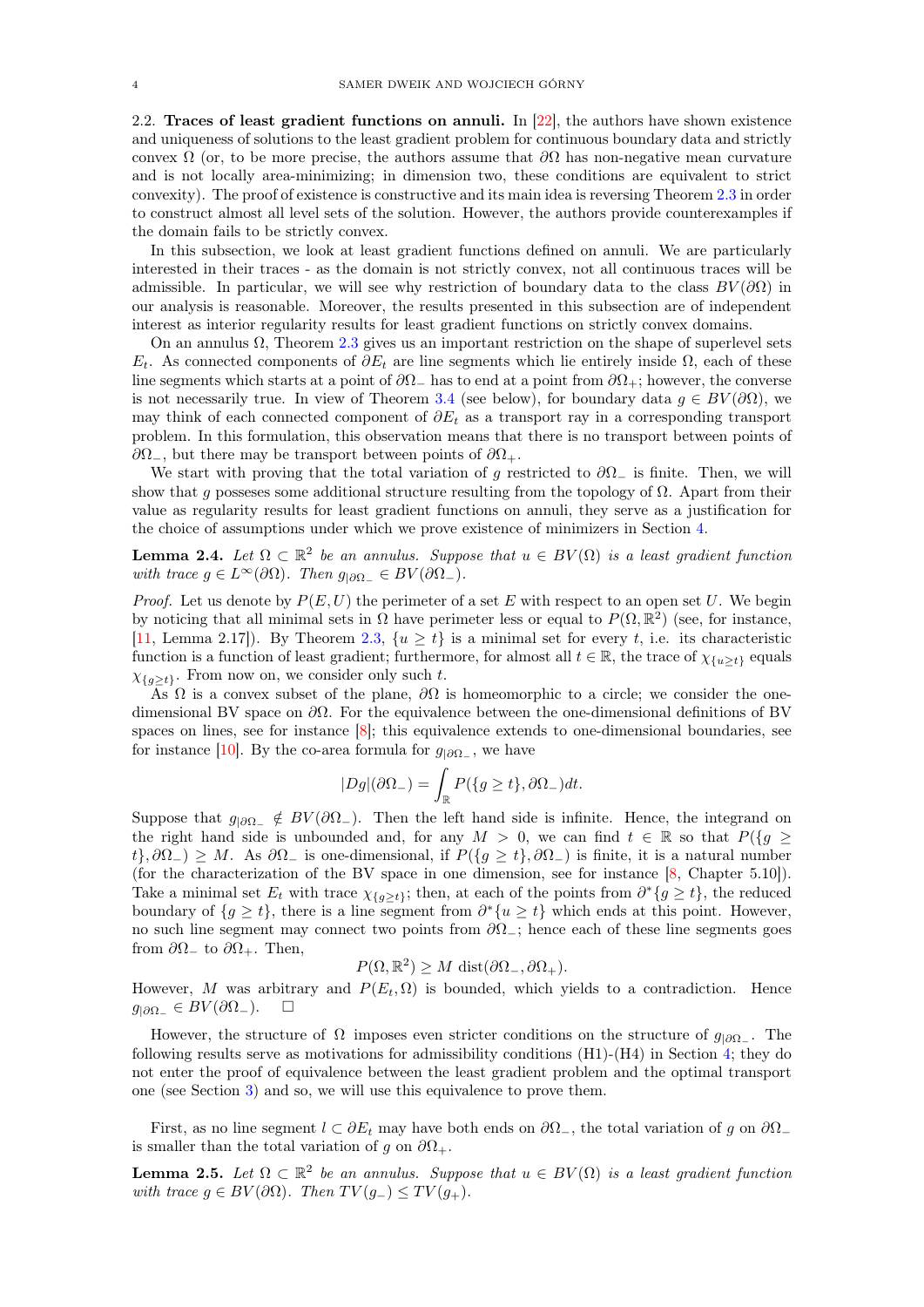*Proof.* Set  $f = \partial_{\tau}g$ . We will use Proposition [3.1,](#page-6-0) which was proved as a step in the proof of [\[13,](#page-17-2) Theorem 2.1]. It states that a rotation of the gradient of a  $BV$  function is an admissible vector field in  $(1.3)$ , i.e. the Beckmann problem. In particular, boundaries of superlevel sets correspond to transport rays.

Divide the derivative f into four parts:  $f^+$ ,  $f^-$ ,  $f^+$  and  $f^-$ . As u is a least gradient function, there is no boundary of a superlevel set which connects two points from  $\partial\Omega_-\$ . Hence, there can be no transport from  $\partial\Omega_{-}$  to  $\partial\Omega_{-}$ , so  $f_{-}^{+}$  is transported to  $f_{+}^{-}$ ; similarly, a part of  $f_{+}^{+}$  is transported to f\_. Summing up these inequalities, we obtain  $TV(g_{-}) \leq TV(g_{+})$ . □

Moreover, we have the following:

<span id="page-4-0"></span>**Proposition 2.6.** Let  $\Omega \subset \mathbb{R}^2$  be an annulus. Suppose that  $u \in BV(\Omega)$  is a least gradient function with trace  $g \in BV(\partial\Omega)$  and set  $f = \partial_{\tau}g$ . Then, we have  $\text{spt}(f_{-}^{+}) \cap \text{spt}(f_{-}^{-}) = \{p_1, ..., p_k\}.$ Moreover, for each  $i = 1, ..., k$ , the point  $p_i$  lies on a line segment  $l_i \subset \partial E_t$  with both ends on  $\partial \Omega_+$ .

*Proof.* Suppose that  $p \in \text{spt}(f_{-}^{+}) \cap \text{spt}(f_{-}^{-})$ . For every n, consider the sets  $V_n = \partial \Omega_{-} \cap B(p, \frac{1}{n})$ . Inside any  $V_n$ , pick two points  $p_n^+, p_n^-$  such that  $p_n^+ \in \text{spt}(f_-^+)$  and  $p_n^- \in \text{spt}(f_-^-)$ . So, there are two corresponding points  $q_n^{\pm} \in \partial \Omega_+$  such that  $[q_n^+, p_n^-]$  and  $[p_n^+, q_n^-]$  are two transport rays. From the cyclical monotonicity property of the optimal transport plan for [\(1.4\)](#page-1-1) (see, for instance, [\[20,](#page-18-5) Chapter 1] or Lemma [4.2\)](#page-10-0), we have

$$
|p_n^+ - q_n^-| + |p_n^- - q_n^+| \le |p_n^+ - p_n^-| + |q_n^+ - q_n^-|.
$$

Yet, up to a subsequence, we have  $q_n^{\pm} \to q^{\pm}$ , where  $q^{\pm} \in \partial \Omega_{+}$ . Then, passing to the limit when  $n \to \infty$ , we get

$$
|p - q^+| + |p - q^-| \le |q^+ - q^-|,
$$

which implies that  $q^+$ , p and  $q^-$  are collinear. But, this is possible only for finitely many points  $p \in \partial \Omega$ , thanks to the fact that the transport rays cannot intersect at an interior point.

In particular, if  $\text{spt}(f_{-}^{+}) \cap \text{spt}(f_{-}^{-}) \neq \emptyset$ , this requires a very special configuration of the boundary values - if  $g \in C(\partial\Omega)$ , then necessarily  $p, q^{\pm} \in g^{-1}(t)$  and the line segment  $\overline{q^+q^-}$  lies on a supporting line to  $\partial\Omega_-\$ at p; see the following example:

**Example 2.7.** Let  $\Omega = B(0, 2)\setminus\overline{B(0, 1)}$ . Take the boundary data equal to  $g_-(x, y) = y$ , for every  $(x, y) \in \partial B(0, 1),$  and

$$
g_{+}(x,y) = \begin{cases} -1 & \text{if } y < -1, \\ y & \text{if } y \in [-1,1], \\ 1 & \text{if } y > 1. \end{cases}
$$

Then, it is easy to see that the solution to the BV least gradient problem exists and equals

$$
u(x,y) = \begin{cases} -1 & \text{if } y < -1, \\ y & \text{if } y \in [-1,1], \\ 1 & \text{if } y > 1. \end{cases}
$$

Here, we see that  $p \in \text{spt}(f^+_-) \cap \text{spt}(f^-_-) = \{(0, \pm 1)\}, q^+ = (-\sqrt{2\pi})$  $\overline{3}, \pm 1$ ) and  $q^- = (\sqrt{3}, \pm 1)$ .

**Proposition 2.8.** Let  $\Omega \subset \mathbb{R}^2$  be an annulus. Suppose that  $u \in BV(\Omega)$  is a least gradient function with trace  $g \in BV(\partial\Omega)$ . Then,  $g_-\in BV(\partial\Omega_-)$  changes monotonicity finitely many times.

*Proof.* Set  $f = \partial_{\tau}g$ . There are two possibilities so that  $g_{-}$  changes monotonicity: either at a point  $p \in \text{spt}(f_{-}^{+}) \cap \text{spt}(f_{-}^{-})$  or there is a flat part where  $g_{-}$  is constant between  $\text{spt}(f_{-}^{+})$  and  $\text{spr}(f_{-}^{-})$ . By Proposition [2.6,](#page-4-0) the first variant can happen only finitely many times. We will argue by contradiction and assume that there are countably many flat parts  $F_k^-$  of  $g_-$ .

Fix any  $\varepsilon > 0$ . As there are countably many flat parts of  $g_-$  and  $\mathcal{H}^1(\partial \Omega_-)$  is finite, countably many of them have length smaller than  $\varepsilon$ . Now, take a flat part  $F^-$  such that  $\mathcal{H}^1(F^-) < \varepsilon$  and  $\partial F^- = \{p^+, p^-\}$ , where  $p^{\pm} \in \text{spt}(f_{-}^{\pm})$ . Now, we make a similar argument as in the proof of Proposition [2.6:](#page-4-0) consider the sets  $V_n^{\pm} = \partial \Omega_{-} \cap B(p^{\pm}, \frac{1}{n})$ . Then, inside any  $V_n^{\pm}$ , there is a point  $p_n^{\pm}$  such that there is a transport ray coming out of  $p_n^{\pm}$  to a point  $q_n^{\mp}$  in  $\partial\Omega_{+}$ . Yet, we have

$$
|p_n^+ - q_n^-| + |p_n^- - q_n^+| \le |p_n^+ - p_n^-| + |q_n^+ - q_n^-|.
$$

Now, passing to the limit when  $n \to \infty$ , we have  $p_n^{\pm} \to p^{\pm}$  and  $q_n^{\pm} \to q^{\pm}$  where  $q^{\pm} \in \partial \Omega_{+}$ , and then

$$
|p^{+} - q^{-}| + |p^{-} - q^{+}| \le |p^{+} - p^{-}| + |q^{+} - q^{-}| \le \varepsilon + |q^{+} - q^{-}|.
$$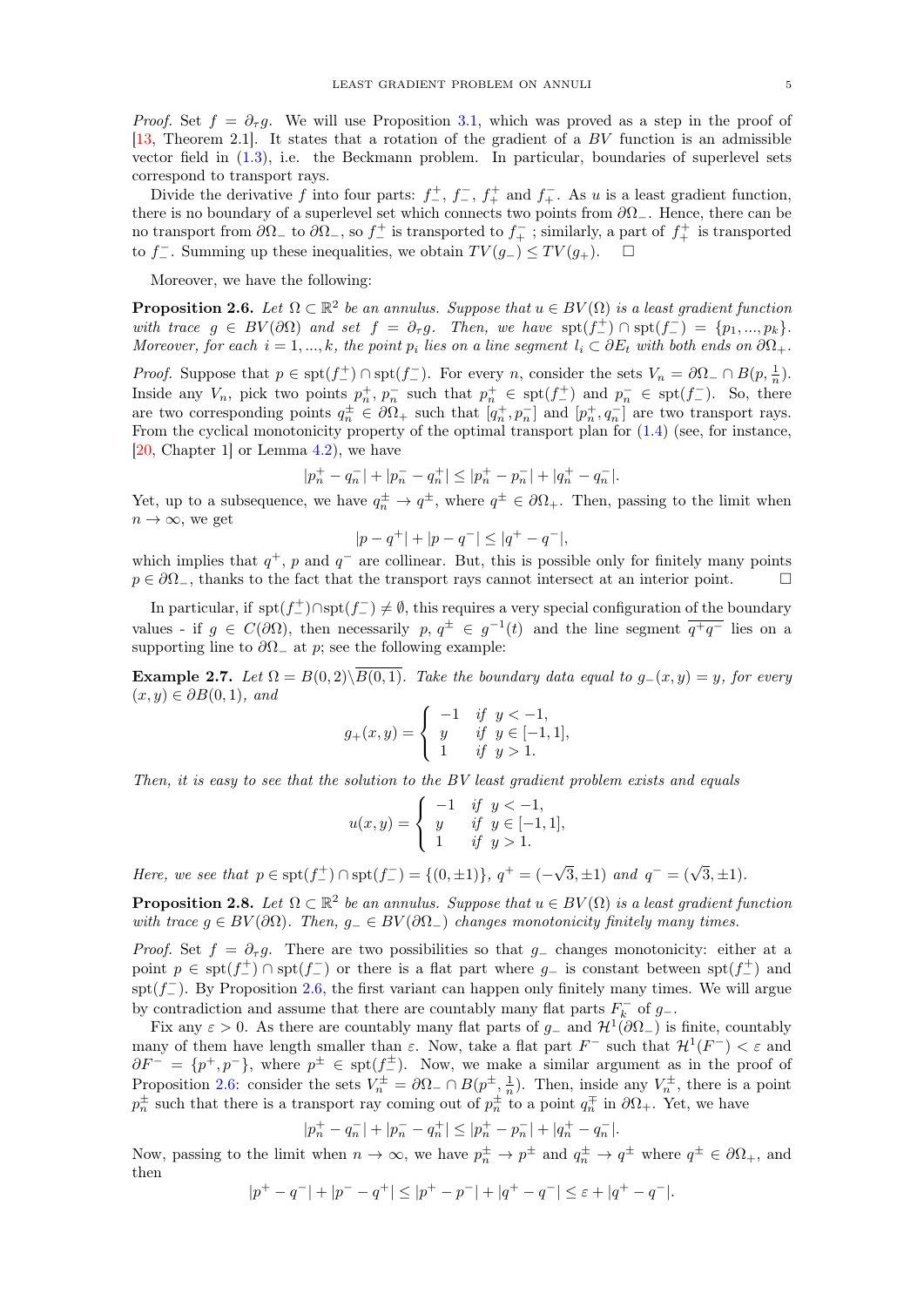Yet, we have  $\delta := \text{dist}(\partial \Omega_+, \partial \Omega_-) > 0$ . Then, this means that there are two sequences  $(q_k^{\pm})_k \subset$  $\partial\Omega_+$  such that the curves that connect  $q_k^+$  to  $q_k^-$  on  $\partial\Omega_+$  are disjoint (thanks to the fact that the transport rays cannot intersect) and

$$
\delta \leq |q_k^+ - q_k^-|,
$$

which is a contradiction since  $\mathcal{H}^1(\partial\Omega_+)$  < + $\infty$ . Finally, this means that there are only finitely many flat parts of  $g_$ , so  $g_$  changes monotonicity only finitely many times.  $□$ 

The following Lemma, which follows from the strict convexity of  $\partial\Omega_{+}$ , will play a part in the proof to come (it is proved using a blow-up of  $\partial\Omega_{+}$ ).

<span id="page-5-1"></span>**Lemma 2.9.** ([\[13,](#page-17-2) Lemma 3.8]) Let  $u \in BV(\Omega)$  be a least gradient function with trace g. Then, we have  $\partial \{u \geq t\} \cap \partial \Omega_+ \subset g_+^{-1}(t)$ .

The final issue concerns the images of the inner and outer boundary part under the boundary data g. This is important in view of the equivalence proved in Theorem [3.4;](#page-7-0) under the structural hypotheses (H1)-(H4) introduced in Section [4,](#page-9-0) it enables us to find precisely the boundary data for which we have found a solution to the least gradient problem.

**Lemma 2.10.** Let  $\Omega \subset \mathbb{R}^2$  be an annulus. Suppose that  $u \in BV(\Omega)$  is a least gradient function with trace  $g \in C(\partial \Omega)$ . Then,  $g(\partial \Omega_{-}) \subset g(\partial \Omega_{+})$ .

*Proof.* As  $\partial\Omega$ <sub>±</sub> are compact and connected while g is continuous, then the images  $g(\partial\Omega)$  and  $g(\partial\Omega_+)$  are intervals. Suppose that the inclusion does not hold; then choose  $t \in g(\partial\Omega_-)\backslash g(\partial\Omega_+)$ . Without loss of generality, assume that t is greater than any element from  $g(\partial\Omega_+)$ . Consider the set  $\partial \{u \geq t\}$ ; if it is empty, then  $\{u \geq t\} = \Omega$ , which violates the trace condition on  $\partial \Omega_+$ . If it is not empty, Lemma [2.9](#page-5-1) implies that the set  $\partial E_t \cap \partial \Omega_+$  is empty; hence there is a line segment in  $\partial E_t$  which has both ends in  $\partial \Omega_-,$  which is a contradiction.  $\square$ 

# <span id="page-5-0"></span>3. On the equivalence between the BV least gradient problem and the optimal **TRANSPORT**

The aim of this Section is to study the equivalences between the least gradient problem [\(1.6\)](#page-1-3), the Beckmann problem [\(1.3\)](#page-1-0) and the classical Monge-Kantorovich problem [\(1.4\)](#page-1-1). Throughout this Section,  $\Omega \subset \mathbb{R}^2$  is assumed to be an annulus in the sense of Definition [2.1.](#page-2-1) Firstly, we show a relationship between solutions to the following problems:

<span id="page-5-2"></span>(3.1) 
$$
\min \left\{ \int_{\overline{\Omega}} |v| : v \in \mathcal{M}(\overline{\Omega}; \mathbb{R}^2), \ \nabla \cdot v = f \right\}
$$

and

(3.2) 
$$
\min\left\{\int_{\Omega}|Du| : u \in BV(\Omega), \partial_{\tau}(Tu) = f\right\},\
$$

where  $\partial_{\tau}(Tu) = f$  is equivalent to saying that  $Tu = g$  on  $\partial\Omega$  for some g such that  $f = \partial_{\tau}g$ , up to adding a constant on each connected component of  $\partial\Omega$ . The divergence condition in [\(3.1\)](#page-5-2) is understood in the distributional sense: for every  $\phi \in C^1(\overline{\Omega})$ , we have  $\int_{\overline{\Omega}} \nabla \phi \cdot dv = \int_{\partial \Omega} \phi \, df$ . In other words, we have  $\nabla \cdot v = 0$  in  $\Omega$  and  $v \cdot \nu_{|\partial\Omega} = f$ . Moreover, the boundary condition in [\(3.2\)](#page-5-3) is understood in the sense of traces. Furthermore, as  $f$  is a tangential derivative of a  $BV$  function on the closed sets  $\partial\Omega_{\pm}$ , it will be subject to a mass balance condition, i.e.

<span id="page-5-3"></span>
$$
f_+(\partial \Omega_+) = f_-(\partial \Omega_-) = 0.
$$

It is important to stress that while problem [\(3.1\)](#page-5-2) is the usual Beckmann problem (also called the free material design problem), problem  $(3.2)$  is not the usual least gradient problem (i.e., the one with constraint  $Tu = g$ ). Here, we minimize  $\int_{\Omega} |Du|$  over a wider range of boundary data. As  $\partial\Omega$  is not connected, if we shift g by a constant on any of the connected components of  $\partial\Omega$ , we change the boundary value in  $(3.2)$ , but it remains the same in  $(3.1)$ ; hence, the formulation of [\(3.2\)](#page-5-3) involves minimization over the set of all g such that  $f = \partial_{\tau} g$ , i.e. f is the tangential derivative of g. Clearly, if  $u \in BV(\Omega)$  solves [\(3.2\)](#page-5-3), then it also solves the standard least gradient problem with boundary data  $Tu$ . We will come back to this issue at the end of Section [4.](#page-9-0)

The main idea, coming from  $[13]$ , is to take an admissible function u in  $(3.2)$  and use its rotated gradient  $v = R_{\frac{\pi}{2}} \nabla u$ ; as in dimension two, a rotation of a gradient by  $\frac{\pi}{2}$  is a divergence-free field in  $\Omega$  and rotation interchanges the normal and tangent components at the boundary, this is an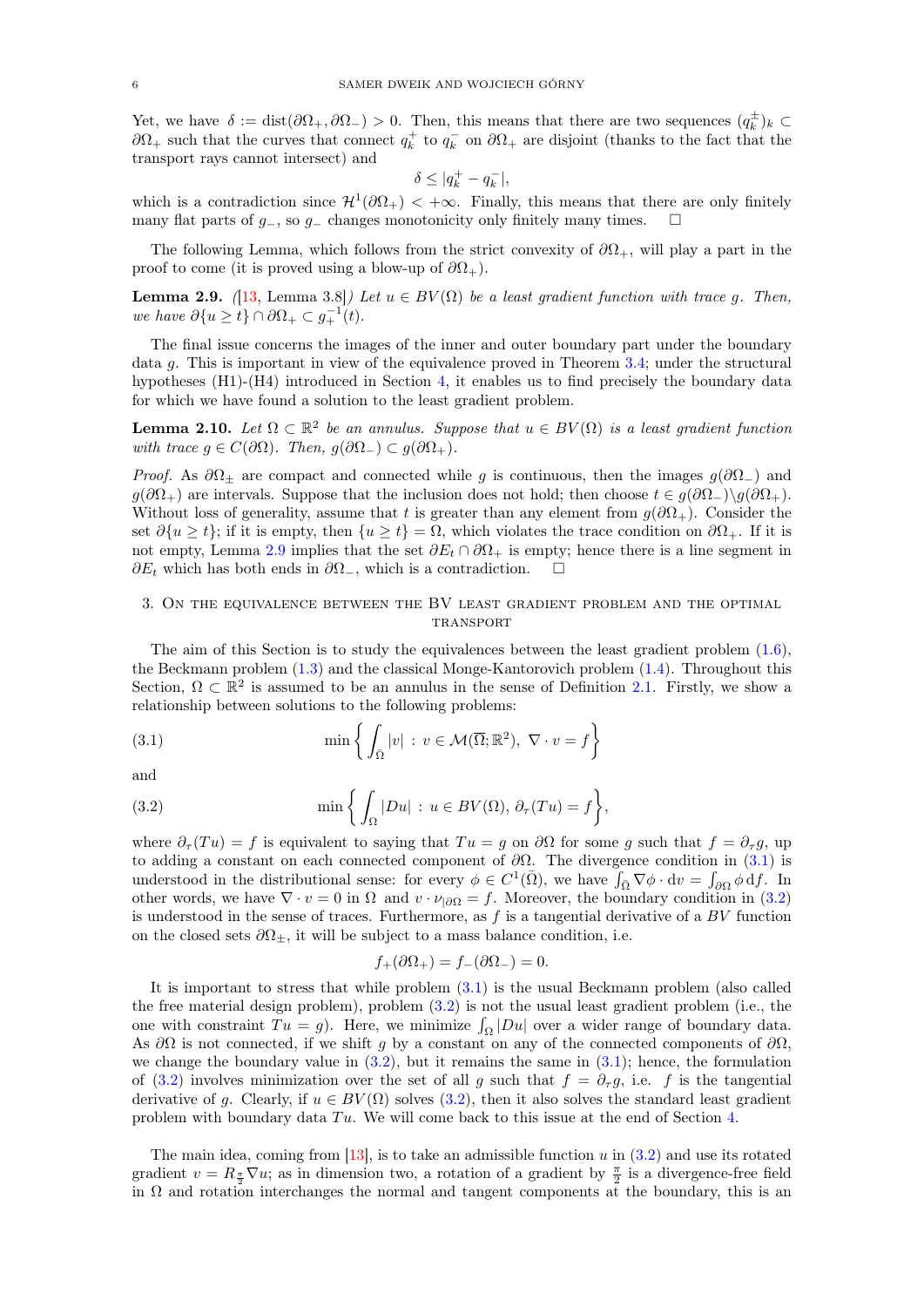admissible vector field in  $(3.1)$ . This fact was shown as a step in the proof of [\[13,](#page-17-2) Theorem 2.1] and is formalized in the following proposition; we present the proof for completeness.

<span id="page-6-0"></span>**Proposition 3.1.** Suppose that  $\Omega \subset \mathbb{R}^2$  is an open bounded set with Lipschitz boundary and let  $u \in BV(\Omega)$  with trace  $Tu = g$ . Then,  $v = R_{\frac{\pi}{2}}\nabla u$  is a vector-valued measure such that  $\nabla \cdot v = f$ , where  $f = \partial_{\tau} g$ . In particular, it is an admissible function in [\(3.1\)](#page-5-2).

*Proof.* Let  $u_n \in C^{\infty}(\Omega) \cap BV(\Omega)$  be a sequence which converges to u in strict topology of  $BV(\Omega)$ , i.e.  $u_n \to u$  in  $L^1$  and  $\int_{\Omega} |\nabla u_n| dx \to \int_{\Omega} |Du|$ . We notice that the rotated gradients of  $u_n$  have zero divergence inside  $\Omega$ , as for smooth functions

$$
\operatorname{div}(R_{\frac{\pi}{2}}\nabla u_n) = \operatorname{div}(-(u_n)_{x_2}, (u_n)_{x_1}) = -(u_n)_{x_2x_1} + (u_n)_{x_1x_2} = 0.
$$

Integrating by parts, we get

$$
\int_{\Omega} R_{\frac{\pi}{2}} \nabla u_n(x) \cdot \nabla \phi(x) dx = \int_{\partial \Omega} R_{\frac{\pi}{2}} \nabla u_n(x) \cdot \nu(x) \phi(x) d\mathcal{H}^1(x)
$$

$$
= -\int_{\partial \Omega} T u_n(x) \partial_{\tau} \phi(x) d\mathcal{H}^1(x), \text{ for all } \phi \in C^1(\overline{\Omega}).
$$

Yet,  $\nabla u_n \rightharpoonup Du$  and the trace operator is continuous with respect to the strict convergence. Then, passing to the limit, we obtain  $\nabla \cdot (R_{\frac{\pi}{2}}Du) = 0$  in  $\Omega$  and  $R_{\frac{\pi}{2}}Du \cdot \nu|_{\partial\Omega} = \partial_{\tau}(Tu) = f.$   $\square$ 

We point out that while Proposition [3.1](#page-6-0) does not require  $f$  to be a measure, merely a continuous functional over Lip( $\partial\Omega$ ), in this paper we require f to be a measure supported on  $\partial\Omega$  in order to obtain a converse result.

In the other direction, the authors of [\[13\]](#page-17-2) proved that if the domain  $\Omega$  is strictly convex, a vector field  $v \in L^1(\Omega, \mathbb{R}^2)$  admissible in [\(3.1\)](#page-5-2) produces a function  $u \in W^{1,1}(\Omega)$  admissible in [\(3.2\)](#page-5-3). However, their proof involves definition of  $u$  as an integral of a certain 1-form; in our setting, it fails due to the fact that  $\Omega$  is not simply-connected and the integral may depend on the choice of a path. In the next proposition, we use the result in the convex case to resolve this problem.

<span id="page-6-1"></span>**Proposition 3.2.** Let  $\Omega \subset \mathbb{R}^2$  be an annulus. Suppose that  $v \in L^1(\Omega, \mathbb{R}^2)$  is such that  $\nabla \cdot v = f$ in  $\mathbb{R}^2$  as distributions, where  $f \in \mathcal{M}(\partial \Omega)$  is a measure such that  $f(\partial \Omega_{\pm}) = 0$ . Then, there exists  $u \in W^{1,1}(\Omega)$  such that  $v = R_{\frac{\pi}{2}} \nabla u$ . In particular,

$$
\int_{\Omega} |v| \, dx = \int_{\Omega} |\nabla u| \, dx.
$$

Moreover, if  $Tu = g$  then  $f = \partial_{\tau} g$ .

*Proof.* 1. Denote  $f_{\pm} = f|_{\partial \Omega_{\pm}}$ . Let  $v \in L^1(\Omega, \mathbb{R}^2)$  be such that  $\nabla \cdot v = f$  in  $\mathbb{R}^2$  as distributions. To be precise, if we take  $\tilde{v}$  to be a vector field in  $L^1(\mathbb{R}^2, \mathbb{R}^2)$  defined as

$$
\widetilde{v} = \begin{cases} v & \text{in } \Omega, \\ 0 & \text{in } \mathbb{R}^2 \backslash \Omega, \end{cases}
$$

then  $\nabla \cdot \tilde{v} = f$  as distributions in  $\mathbb{R}^2$ . We want to extend this vector field in a different way so that  $\nabla \cdot v = f$ . To this and let  $g \in BV(\partial \Omega)$  be such that  $f = \partial g$  and take any  $w \in W^{1,1}(\Omega)$  $\nabla \cdot v = f_+$ . To this end, let  $g_- \in BV(\partial \Omega_-)$  be such that  $f_- = \partial_{\tau} g_-$  and take any  $w \in W^{1,1}(\Omega_-)$ such that  $T_{\partial\Omega}$  =  $y = q_-\$ .

2. Now, we take the rotated gradient of w. Then,  $v' = R_{\frac{\pi}{2}} \nabla w \in L^1(\Omega_-, \mathbb{R}^2)$  is a vector field such that  $\nabla \cdot v' = -f_{-}$  (the minus sign comes from the fact that the orientation of  $\partial \Omega_{-}$  as a boundary of  $\Omega$ <sub>−</sub> is opposite to its orientation as a part of the boundary of  $\Omega$ ). Let  $\tilde{v}'$  be an extension of v' by 0 to the whole of  $\mathbb{R}^2$  as above, i.e.

$$
\widetilde{v'} = \begin{cases} v' & \text{in } \Omega_-, \\ 0 & \text{in } \mathbb{R}^2 \backslash \Omega_- . \end{cases}
$$

So, we have  $\nabla \cdot (\tilde{v} + \tilde{v'}) = f_+$ . Moreover,  $(\tilde{v} + \tilde{v'})|_{\Omega} = v$ .

3. Now, we use [\[13,](#page-17-2) Proposition 2.1] on  $\Omega_+$  and obtain that there exists a function  $\widetilde{u} \in W^{1,1}(\Omega_+)$ such that  $\widetilde{v} + \widetilde{v'} = R_{\frac{\pi}{2}} \nabla \widetilde{u}$  on  $\Omega_+$ . In particular, we have

$$
\int_{\Omega_+} |\widetilde{v} + \widetilde{v'}| \, dx = \int_{\Omega_+} |\nabla \widetilde{u}| \, dx.
$$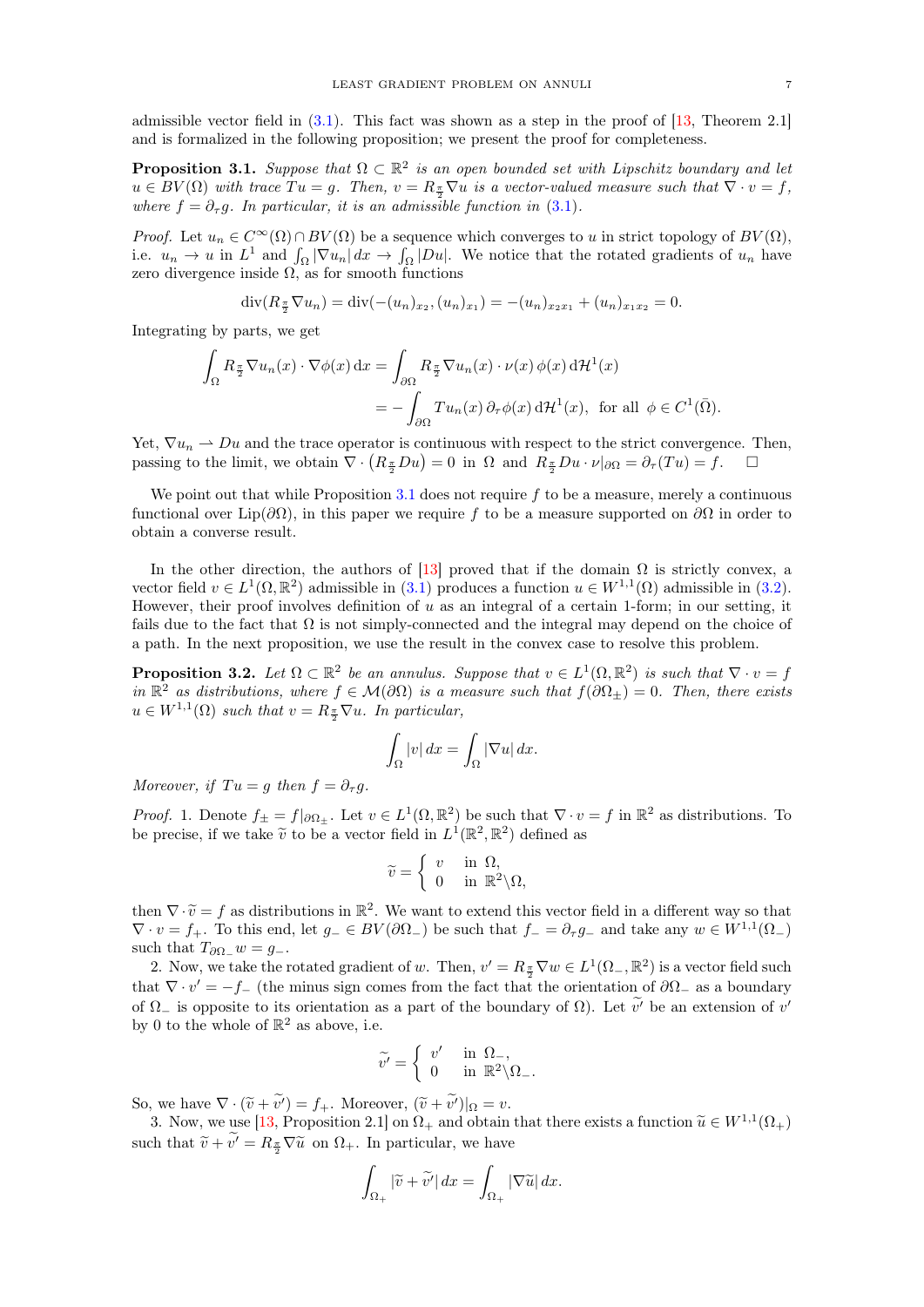Moreover,  $\partial_{\tau}(T_{\partial\Omega_{+}}\tilde{u}) = f_{+}$ . By applying again [\[13,](#page-17-2) Proposition 2.1] but this time on  $\Omega_{-}$ , we obtain also that  $\partial_{\tau}(T_{\partial\Omega_{-}}\tilde{u})=f_{-}.$  Now, set  $u=\tilde{u}|_{\Omega}\in W^{1,1}(\Omega)$ . So, we see easily that

$$
\int_{\Omega} |v| \, dx = \int_{\Omega} |\nabla u| \, dx.
$$

Finally, the trace of u is correct: clearly,  $\partial_{\tau}(T_{\partial\Omega_+}u) = \partial_{\tau}(T_{\partial\Omega_+}\tilde{u}) = f_+$ . Moveover, as  $|\nabla \tilde{u}|(\partial\Omega_-) = 0$  the trace of  $\tilde{u}$  on  $\partial\Omega$  from both sides coincides and we have  $T_{\partial\Omega_+}u = T_{\partial\Omega_+}\tilde{u$ 0, the trace of  $\tilde{u}$  on  $\partial\Omega_{-}$  from both sides coincides and, we have  $T_{\partial\Omega_{-}}u=T_{\partial\Omega_{-}}\tilde{u}=g_{-}$ .

When  $v$  is merely a measure, we can employ a similar trick. However, we need one additional component:  $v$  has to give no mass to the boundary. Otherwise, the trace of the obtained function u would be incorrect (see also the discussion in  $[6]$ ). So, we have the following:

<span id="page-7-1"></span>**Proposition 3.3.** Let  $\Omega \subset \mathbb{R}^2$  be an annulus. Suppose that  $v \in \mathcal{M}(\overline{\Omega}, \mathbb{R}^2)$  is such that  $|v|(\partial \Omega) = 0$ and  $\nabla \cdot v = f$  as distributions, where  $f \in \mathcal{M}(\partial \Omega)$  is a measure such that  $f(\partial \Omega_{\pm}) = 0$ . Then, there exists  $u \in BV(\Omega)$  such that  $v = R_{\frac{\pi}{2}}Du$ . In particular,

$$
\int_{\overline{\Omega}}|v| = \int_{\Omega}|Du|.
$$

Moreover, if  $Tu = g$  then  $f = \partial_{\tau} g$ .

Now, we are ready to prove the equivalence of problems [\(3.1\)](#page-5-2) and [\(3.2\)](#page-5-3). This boils down to two distinct problems: proving that the infima of these problems are equal and to constructing solutions of one problem from the other one.

<span id="page-7-0"></span>**Theorem 3.4.** We have inf  $(3.1) = inf(3.2)$  $(3.1) = inf(3.2)$  $(3.1) = inf(3.2)$ . Moreover, from each solution  $u \in BV(\Omega)$  of  $(3.2)$ , one can construct a solution to [\(3.1\)](#page-5-2). In the other direction, from each solution  $v \in \mathcal{M}(\overline{\Omega}, \mathbb{R}^2)$  of [\(3.1\)](#page-5-2), one can construct a solution to [\(3.2\)](#page-5-3), provided that  $|v|(\partial\Omega) = 0$ .

*Proof.* Suppose that  $v_n \in L^1(\Omega, \mathbb{R}^2)$  is a minimizing sequence in [\(3.1\)](#page-5-2). By Proposition [3.2,](#page-6-1) for each n, there exists  $u_n \in W^{1,1}(\Omega)$  admissible in  $(3.2)$  such that  $v_n = R_{\frac{\pi}{2}} \nabla u_n$ . Hence

$$
\inf (3.1) \longleftarrow \int_{\Omega} |v_n| = \int_{\Omega} |\nabla u_n| \ge \inf (3.2).
$$

Conversely, suppose that  $u_n \in BV(\Omega)$  is a minimizing sequence in [\(3.2\)](#page-5-3). By Proposition [3.1,](#page-6-0) the vector fields  $v_n = R_{\frac{\pi}{2}} D u_n$  are admissible in [\(3.1\)](#page-5-2). Hence

$$
\inf (3.2) \longleftarrow \int_{\Omega} |Du_n| = \int_{\Omega} |v_n| \ge \inf (3.1).
$$

Hence, the two infima are equal. Now, we turn to the issue of constructing solutions of one problem from the other one.

Let  $u \in BV(\Omega)$  be a minimizer of [\(3.2\)](#page-5-3). Let  $v = R_{\frac{\pi}{2}}Du$ ; by Proposition [3.1,](#page-6-0) it is an admissible vector field in  $(3.1)$ . Moreover, we have

$$
\inf (3.2) = \int_{\Omega} |Du| = \int_{\Omega} |v| \ge \inf (3.1).
$$

Hence,  $v$  is a minimizer of  $(3.1)$ .

Finally, let  $v \in \mathcal{M}(\overline{\Omega}, \mathbb{R}^2)$  be a minimizer of  $(3.1)$  such that  $|v|(\partial \Omega) = 0$ . By Proposition [3.3,](#page-7-1) there exists  $u \in BV(\Omega)$  admissible in  $(3.2)$  and  $v = R_{\frac{\pi}{2}}Du$ . Yet, one has

$$
\inf (3.1) = \int_{\Omega} |v| = \int_{\Omega} |Du| \ge \inf (3.2),
$$

which implies that this function u is, in fact, a minimizer for the problem  $(3.2)$ .  $\Box$ 

In particular, a solution  $v \in \mathcal{M}(\overline{\Omega}, \mathbb{R}^2)$  of the Beckmann problem which satisfies  $|v|(\partial \Omega) = 0$ generates a function  $u \in BV(\Omega)$  which solves the least gradient problem for boundary data  $g = Tu$ . If the solution to the Beckmann problem is unique, then also the boundary data  $q$  for which we can construct the solution of the least gradient problem is unique up to adding the same constants on both connected components of  $\partial\Omega$ ; we cannot solve the least gradient problem for a shifted value of g if we added two different constants on  $\partial\Omega_{\pm}$ .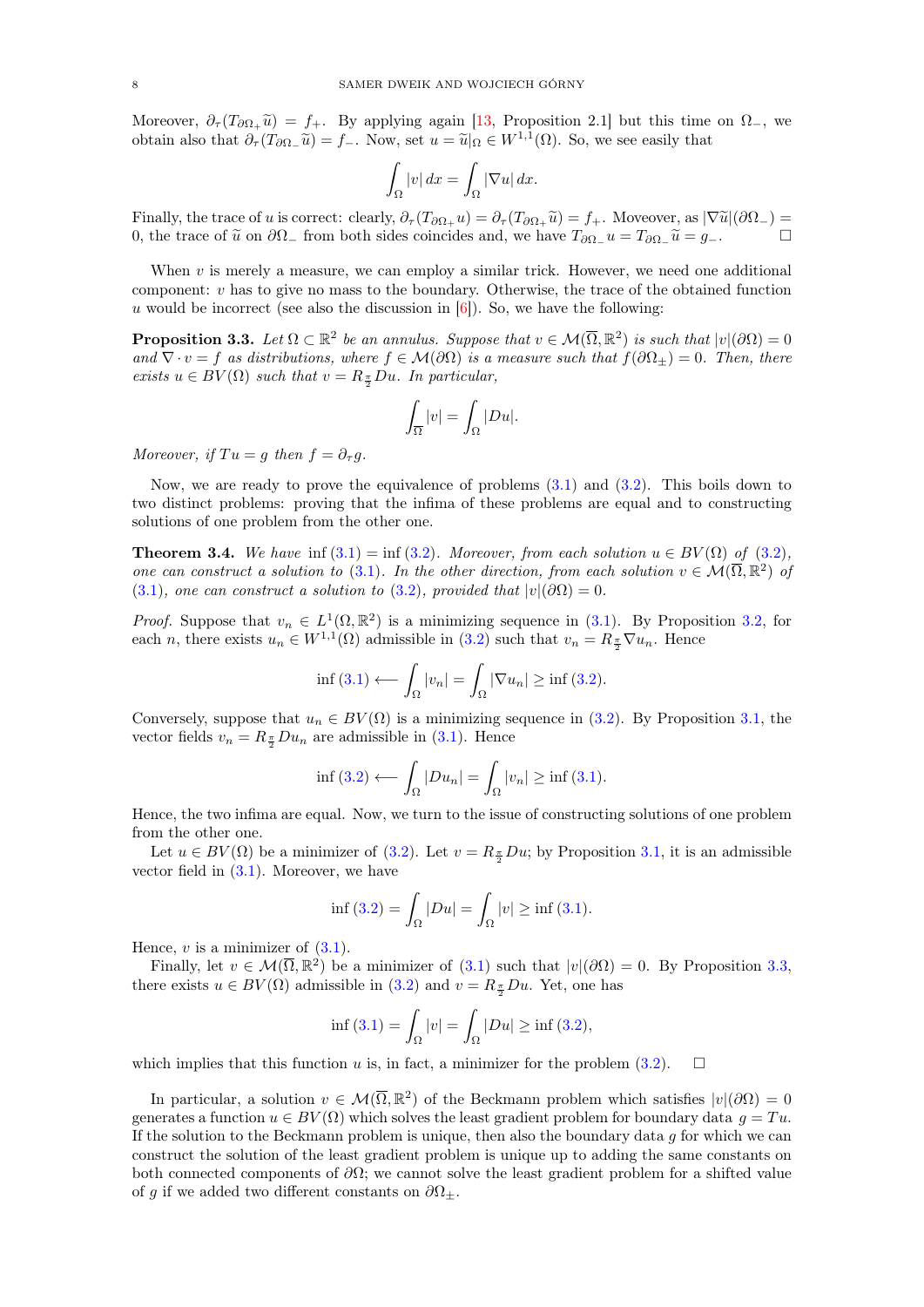Example 3.5. Let  $\Omega = B(0, 2)\setminus\overline{B(0, 1)}$ . Consider  $f \equiv 0 \in \mathcal{M}(\partial\Omega)$  to be boundary data in the Beckmann problem. Functions  $g \in BV(\partial\Omega)$  such that  $f = \partial_{\tau}g$  are of the form

$$
g = \begin{cases} c_- & \text{on } \partial B(0,1), \\ c_+ & \text{on } \partial B(0,2). \end{cases}
$$

We consider such boundary data in the least gradient problem. The solution to the Beckmann problem is unique and equals  $v \equiv 0$  in  $\overline{\Omega}$ . Then, Theorem [3.4](#page-7-0) gives us a constant solution to problem [\(3.2\)](#page-5-3). It is a solution to the least gradient problem with  $c_+ = c_-\$ . However, for  $c_+ \neq c_-,$ the least gradient problem admits no solution.

On the other hand, it is also possible to show equivalence between the Beckmann problem [\(1.3\)](#page-1-0) and the Monge-Kantorovich one [\(1.4\)](#page-1-1), in the case where the domain  $\Omega$  is an annulus. From [\[20,](#page-18-5)[24\]](#page-18-7), the Kantorovich problem

<span id="page-8-0"></span>(3.3) 
$$
\min \left\{ \int_{\bar{\Omega} \times \bar{\Omega}} |x - y| d\gamma : \gamma \in \mathcal{M}^+(\bar{\Omega} \times \bar{\Omega}), (\Pi_x)_{\#} \gamma = f^+ \text{ and } (\Pi_y)_{\#} \gamma = f^- \right\}
$$

admits a dual formulation:

<span id="page-8-1"></span>(3.4) 
$$
\sup \left\{ \int_{\bar{\Omega}} \phi \, d(f^+ - f^-) \, : \, \phi \in \text{Lip}_1(\Omega) \right\}.
$$

In fact, we have

$$
\min \left\{ \int_{\overline{\Omega} \times \overline{\Omega}} |x - y| d\gamma \, : \, \gamma \in \mathcal{M}^+(\overline{\Omega} \times \overline{\Omega}), \, (\Pi_x)_{\#} \gamma = f^+ \text{ and } (\Pi_y)_{\#} \gamma = f^- \right\}
$$
\n
$$
= \min_{\gamma \in \mathcal{M}^+(\overline{\Omega} \times \overline{\Omega})} \left\{ \int_{\overline{\Omega} \times \overline{\Omega}} |x - y| d\gamma + \sup_{\phi^{\pm} \in C(\overline{\Omega})} \left\{ \int_{\overline{\Omega}} \phi^{\pm} d f^{\pm} - \int_{\overline{\Omega}} \phi^- d f^- - \int_{\overline{\Omega} \times \overline{\Omega}} \left[ \phi^{\pm} (x) - \phi^-(y) \right] d\gamma \right\} \right\}
$$
\n
$$
= \min_{\gamma \in \mathcal{M}^+(\overline{\Omega} \times \overline{\Omega})} \left\{ \sup_{\phi^{\pm} \in C(\overline{\Omega})} \left\{ \int_{\overline{\Omega} \times \overline{\Omega}} \left[ |x - y| - (\phi^{\pm} (x) - \phi^-(y)) \right] d\gamma (x, y) + \int_{\overline{\Omega}} \phi^{\pm} d f^{\pm} - \int_{\overline{\Omega}} \phi^- d f^- \right\} \right\}.
$$

By a formal inf-sup exchange, we get

$$
= \sup_{\phi^{\pm} \in C(\bar{\Omega})} \left\{ \min_{\gamma \in \mathcal{M}^{+}(\bar{\Omega} \times \bar{\Omega})} \left\{ \int_{\bar{\Omega} \times \bar{\Omega}} \left[ |x - y| - (\phi^{+}(x) - \phi^{-}(y)) \right] d\gamma(x, y) \right\} + \int_{\bar{\Omega}} \phi^{+} d f^{+} - \int_{\bar{\Omega}} \phi^{-} d f^{-} \right\}.
$$
  
Yet

Yet,

$$
\min_{\gamma \in \mathcal{M}^+(\bar{\Omega} \times \bar{\Omega})} \left\{ \int_{\bar{\Omega} \times \bar{\Omega}} \left[ |x - y| - (\phi^+(x) - \phi^-(y)) \right] d\gamma(x, y) \right\} = \begin{cases} 0 & \text{if } \phi^+(x) - \phi^-(y) \le |x - y|, \\ -\infty & \text{else.} \end{cases}
$$

Finally, this yields that

min [\(3.3\)](#page-8-0)

$$
= \sup \bigg\{ \int_{\bar{\Omega}} \phi^+ \, df^+ - \int_{\bar{\Omega}} \phi^- \, df^- \, : \, \phi^\pm \in C(\bar{\Omega}), \, \phi^+(x) - \phi^-(y) \leq |x - y| \bigg\}.
$$

But now, it is clear that we can assume  $\phi^+(x) := \min\{|x - y| + \phi^-(y) : y \in \bar{\Omega}\}\)$ , for every  $x \in \bar{\Omega}$ , and so,  $\phi^{-} = \phi^{+}$ . From this duality result min [\(3.3\)](#page-8-0) = sup [\(3.4\)](#page-8-1), we infer that optimal  $\gamma$  and  $\phi$ satisfy the following equality:

$$
\int_{\bar{\Omega}\times\bar{\Omega}}\left[|x-y|-(\phi(x)-\phi(y))\right] d\gamma(x,y)=0,
$$

which implies that

 $\phi(x) - \phi(y) = |x - y|$  on spt( $\gamma$ ).

Let us introduce the following:

**Definition 3.6.** We call transport ray any maximal segment  $[x, y]$  satisfying  $\phi(x) - \phi(y) = |x - y|$ .

Following this definition, we see that an optimal transport plan  $\gamma$  has to move the mass along the transport rays.

Now, we prove equivalence between the Kantorovich problem [\(3.3\)](#page-8-0) and the Beckmann one [\(3.1\)](#page-5-2).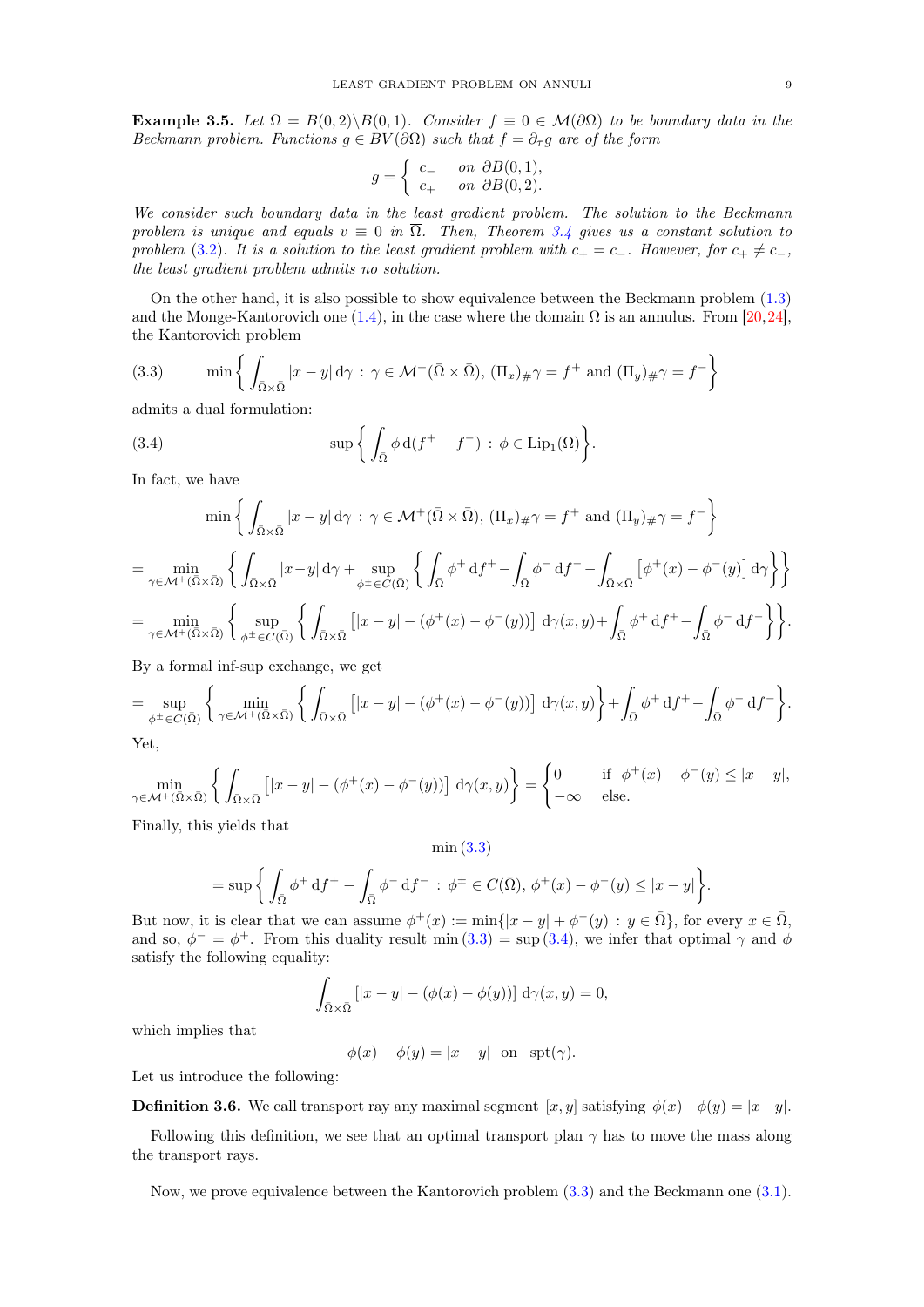<span id="page-9-1"></span>**Proposition 3.7.** Suppose that all the transport rays between  $f^+$  and  $f^-$  are inside the annulus  $\Omega$ . Let  $\gamma$  be an optimal transport plan for [\(3.3\)](#page-8-0) and let us define the vectorial measure  $w_{\gamma}$  as follows:

$$
\langle w_{\gamma}, \xi \rangle := \int_{\bar{\Omega} \times \bar{\Omega}} \int_0^1 \xi((1-t)x + ty) \cdot (y-x) \, dt \, d\gamma(x, y), \text{ for all } \xi \in C(\bar{\Omega}, \mathbb{R}^2).
$$

Then,  $w_{\gamma}$  solves [\(3.1\)](#page-5-2). Moreover, we have min  $(3.1) = \sup(3.4) = \min(3.3)$  $(3.1) = \sup(3.4) = \min(3.3)$  $(3.1) = \sup(3.4) = \min(3.3)$  $(3.1) = \sup(3.4) = \min(3.3)$ .

*Proof.* First, we see easily that  $w<sub>z</sub>$  is admissible in [\(3.1\)](#page-5-2) (this follows immediately by taking as a test function  $\xi = \nabla \phi$ . On the other hand, we have

$$
|w_{\gamma}|(\bar{\Omega}) \le \int_{\bar{\Omega} \times \bar{\Omega}} |x - y| d\gamma = \min(3.3) = \sup(3.4).
$$

Let v be an admissible flow in [\(3.1\)](#page-5-2) and let  $\phi$  be a  $C^1$  function such that  $|\nabla \phi| \leq 1$ . Then, one has

$$
\int_{\bar{\Omega}} \phi \, d(f^+ - f^-) = \int_{\bar{\Omega}} \nabla \phi \cdot dv \le \int_{\bar{\Omega}} |v|.
$$

This implies that

$$
\sup(3.4) \le \min(3.1).
$$

Consequently, we get that  $w_{\gamma}$  is a solution for [\(3.1\)](#page-5-2). And, we have min (3.1) = sup [\(3.4\)](#page-8-1) =  $\min(3.3)$  $\min(3.3)$ .

In addition, following [\[20,](#page-18-5) Chapter 4] and using Proposition [3.7,](#page-9-1) we are able to prove that every solution w for the Beckmann problem  $(3.1)$  is of the form  $w = w_{\gamma}$ , for some optimal transport plan  $\gamma$  for [\(3.3\)](#page-8-0).

On the other hand, one can associate with  $w_{\gamma}$  a scalar positive measure  $\sigma_{\gamma}$  (which is called transport density):

$$
\langle \sigma_{\gamma}, \varphi \rangle := \int_{\bar{\Omega} \times \bar{\Omega}} \int_0^1 \varphi((1-t)x + ty)|x - y| dt d\gamma(x, y), \text{ for all } \varphi \in C(\bar{\Omega}).
$$

Moreover, it is not difficult to see that if  $\phi$  is a Kantorovich potential, between  $f^+$  and  $f^-$ , then we have the following:

$$
w_{\gamma} = -\sigma_{\gamma} \nabla \phi.
$$

In this way, we get existence of a solution for the least gradient problem [\(3.2\)](#page-5-3) as soon as the transport density  $\sigma_{\gamma}$  gives zero mass to the boundary  $\partial\Omega$  (i.e.,  $\sigma_{\gamma}(\partial\Omega) = 0$ ). Moreover, we get uniqueness of the solution u for [\(3.2\)](#page-5-3) if  $\sigma_{\gamma}$  does not depend on the choice of  $\gamma$ . We note that the uniqueness of the transport density  $\sigma_{\gamma} := \sigma$  holds as soon as  $f^{+}$  or  $f^{-}$  is in  $L^{1}(\Omega)$ , which is not the case here since  $f$  is singular (it is supported on the boundary). Yet, we will show uniqueness of  $\sigma$  under some assumptions on  $\Omega$ ,  $f^+$  and  $f^-$ .

## <span id="page-9-2"></span>4. Least gradient problem: existence and uniqueness

<span id="page-9-0"></span>In this section, we will prove that on an annulus  $\Omega \subset \mathbb{R}^2$ , under some admissibility assumptions on the boundary datum  $q$ , the least gradient problem

(4.1) 
$$
\min \left\{ \int_{\Omega} |Du| : u \in BV(\Omega), Tu = g \right\}
$$

has a solution. We recall that we need to restrict to dimension 2 because only in this framework we can use rotated gradients, and they have zero divergence. In addition, we will assume that  $g \in BV(\partial\Omega)$  since, in this way, one has the equivalence between the Beckmann problem  $(3.1)$  and a version of the least gradient problem [\(3.2\)](#page-5-3). We start with proving existence of a solution to the Beckmann problem which gives no mass to the boundary and then pass through problem [\(3.2\)](#page-5-3) to the least gradient problem [\(4.1\)](#page-9-2).

First of all, let us introduce our admissibility conditions. These are formally conditions on a Dirichlet datum  $g$  in the least gradient problem; however, as they do not depend on the exact values of  $g$ , only on its structure and total variation, we may think of them equivalently as conditions on its tangential derivative  $f = \partial_{\tau} g$ :

(H1) 
$$
g \in BV(\partial \Omega)
$$
.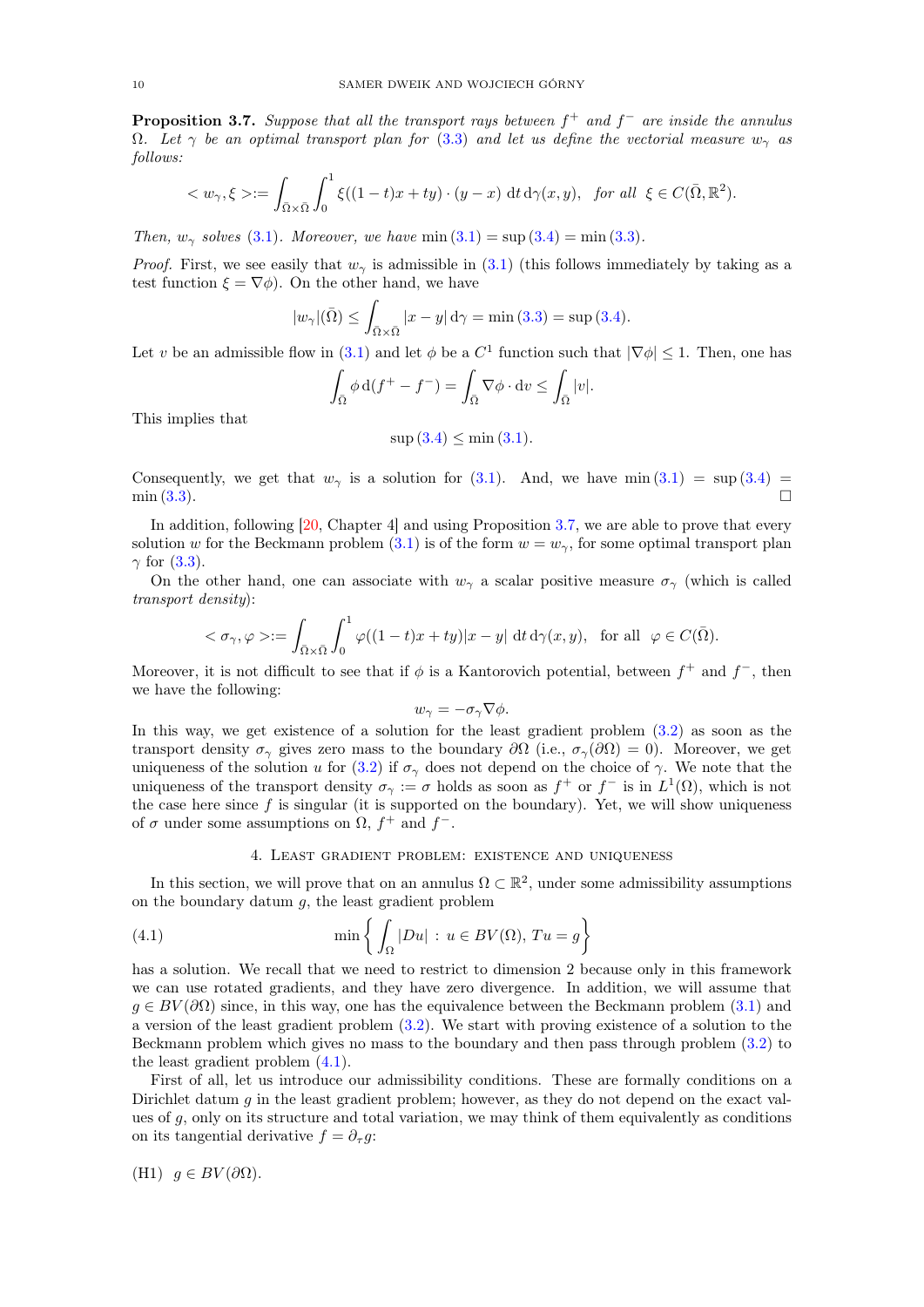(H2)  $\partial\Omega_{\pm}$  can be decomposed into parts  $(\chi_i^{\pm})_i$ ,  $(\Gamma_i^{\pm})_i$  and  $(F_i^{\pm})_i$  such that:

• On each  $\chi_i^{\pm}$  (resp.  $\Gamma_i^{\pm}$ ) the boundary datum g is increasing (resp. decreasing) with  $TV(g \sqcup \chi_i^+)$  =  $TV(g \sqcup \chi_i^-)$  and  $TV(g \sqcup \Gamma_i^+) = TV(g \sqcup \Gamma_i^-)$ .

• For every *i*, we have  $[∂<sub>τ</sub> g<sub>+</sub>](F<sub>i</sub><sup>+</sup>) = 0$  (this means that  $F<sub>i</sub><sup>+</sup>$  is a flat part or  $F<sub>i</sub><sup>+</sup> := F<sub>i</sub><sup>++</sup> ∪ F<sub>i</sub><sup>++</sup>$  where *g* is increasing on  $F<sub>i</sub><sup>++</sup>$  and decreasing on  $F$ constant on  $F_i^-$ .

• Between each two curves  $\chi_i^{\pm}$  and  $\Gamma_i^{\pm}$ , there is a (flat) part  $F_i^{\pm}$ .

In addition, we want to add a condition on  $g$  which will be necessary to guarantee that all the transport rays are inside  $\overline{\Omega}$ . Before that, we need to introduce the following:

**Definition 4.1.** Let  $\Gamma^{\pm}$  be two arcs on  $\partial\Omega_{\pm}$ . Then, we say that  $\Gamma^{+}$  is visible from  $\Gamma^{-}$  if the following holds:

for all 
$$
x \in \Gamma^+
$$
 and  $y \in \Gamma^-$ , we have  $[x, y] \subset \overline{\Omega}$ .

So, our visibility condition should be the following:

(H3) For every  $i, \chi_i^+$  is visible from  $\chi_i^-$ ,  $\Gamma_i^+$  is visible from  $\Gamma_i^-$  and  $F_i^{++}$  is visible from  $F_i^{+-}$ .

The second condition that we need so that all the transport rays lie inside  $\overline{\Omega}$  is an inequality linking the locations of  $\chi_i^{\pm}$ ,  $\Gamma_i^{\pm}$  and  $F_i^{+\pm}$ . Set  $\Lambda^+ = \bigcup_i \chi_i^+ \cup \Gamma_i^- \cup F_i^{++}$  and  $\Lambda^- = \bigcup_i \chi_i^- \cup \Gamma_i^+ \cup F_i^{+-}$ , then we assume

 $(H4)$  For every *i*, we have the following:

- $d_M(\chi_i^+,\chi_i^-)+d_M(\Lambda^+\backslash\chi_i^+,\Lambda^-\backslash\chi_i^-)< \text{dist}(\chi_i^+,\Lambda^-\backslash\chi_i^-)+\text{dist}(\chi_i^-,\Lambda^+\backslash\chi_i^+),$
- $\bullet \ \ d_M(\Gamma_i^+,\Gamma_i^-)+d_M(\Lambda^+\backslash\Gamma_i^-,\Lambda^-\backslash\Gamma_i^+) < \text{dist}(\Gamma_i^+,\Lambda^+\backslash\Gamma_i^-)+\text{dist}(\Gamma_i^-,\Lambda^-\backslash\Gamma_i^+),$
- $d_M(F_i^{++}, F_i^{+-}) + d_M(\Lambda^+ \setminus F_i^{++}, \Lambda^- \setminus F_i^{+-}) < \text{dist}(F_i^{++}, \Lambda^- \setminus F_i^{+-}) + \text{dist}(F_i^{+-}, \Lambda^+ \setminus F_i^{++}),$

where  $d_M(\Gamma, \Gamma')$  denotes the maximal distance between two arcs  $\Gamma$  and  $\Gamma'$ , and dist $(\Gamma, \Gamma')$  is the minimal distance between them.

Under the assumptions (H1), (H2), (H3)  $\&$  (H4), we have the following:

<span id="page-10-0"></span>**Lemma 4.2.** Set  $f = \partial_{\tau}g$ . Then, all the transport rays between  $f^+$  and  $f^-$  lie inside the annulus  $\Omega$ . More precisely, any transport ray R is of the form  $[x, y]$  with  $x \in \chi_i^+$  and  $y \in \chi_i^-$ ,  $x \in \Gamma_i^-$  and  $y \in \Gamma_i^+$  or  $x, y \in F_i^+$ , for some i.

*Proof.* Let  $R := [x, y]$  be a transport ray. As  $x \in \text{spt}(f^+)$ , then  $x \in \chi_i^+$ ,  $\Gamma_i^-$  or  $F_i^{++}$ , for some *i*. Suppose that  $x \in \chi_i^+$  and  $y \notin \chi_i^-$ . As  $TV(g_{|\chi_i^+}) = TV(g_{|\chi_i^-})$ , then there exists a transport ray  $R' := [x', y']$  with  $y' \in \chi_i^-$  and  $x' \in \Lambda^+ \setminus \chi_i^+$ . In particular, we have  $(x, y), (x', y') \in \text{spt}(\gamma)$ , where  $\gamma$  is an optimal transport plan for [\(3.3\)](#page-8-0). Let  $\phi$  be a Kantorovich potential between  $f^+$  and  $f^-$ . Then, we have (this is the so-called *cyclical monotonicity property*):

$$
|x - y| + |x' - y'| = \phi(x) - \phi(y) + \phi(x') - \phi(y') \le |x - y'| + |x' - y|.
$$

Yet,

$$
|x-y'|+|x'-y|\leq d_M(\chi_i^+,\chi_i^-)+d_M(\Lambda^+\backslash\chi_i^+,\Lambda^-\backslash\chi_i^-)
$$

and

$$
\textnormal{dist}(\chi_i^+, \Lambda^- \backslash \chi_i^-) + \textnormal{dist}(\chi_i^-, \Lambda^+ \backslash \chi_i^+) \leq |x-y| + |x'-y'|.
$$

This contradicts the assumption (H4). The other cases can be treated in a similar way.  $\Box$ 

We also want to study the uniqueness of the solution of [\(3.1\)](#page-5-2). For this aim, we will prove the uniqueness of the optimal transport plan  $\gamma$  in [\(3.3\)](#page-8-0). More precisely, we have (the proof is essentially based on some arguments used in  $[6,$  Proposition 2.5]):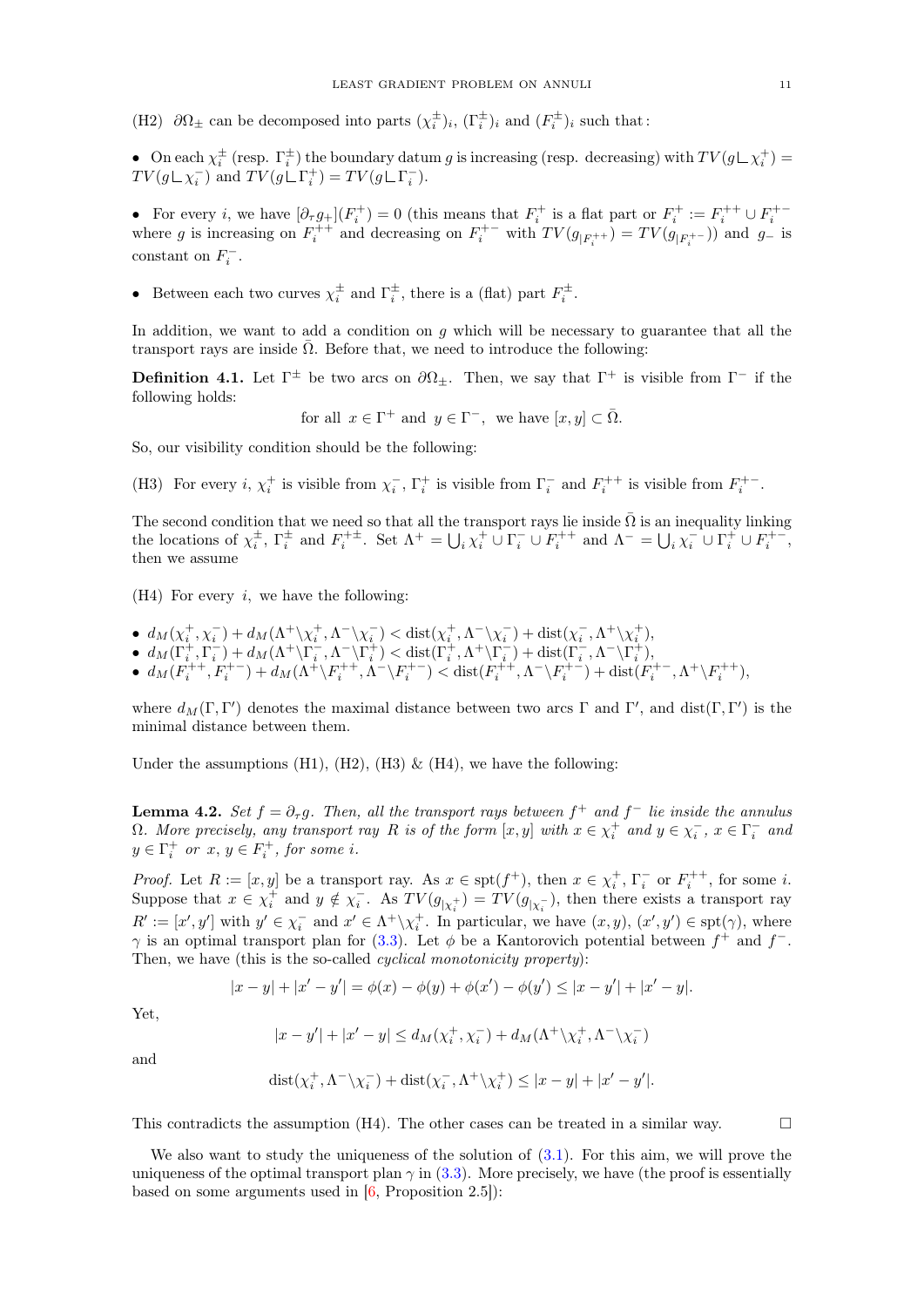<span id="page-11-0"></span>**Proposition 4.3.** Under the assumption that  $\Omega_{\pm}$  are strictly convex, there is a unique optimal transport plan  $\gamma$  for [\(3.3\)](#page-8-0), between  $f^+$  and  $f^-$ , which will be induced by a transport map S, provided that  $f^+$  is atomless.

*Proof.* Let  $\gamma$  be an optimal transport plan between  $f^+$  and  $f^-$ . Let D be the set of points whose belong to several transport rays. Fix  $x \in \Lambda^+ \cap D$  and let  $R_x^{\pm}$  be two different transport rays starting from x. By Lemma [4.2,](#page-10-0) we have, under the assumptions (H1), (H2), (H3) & (H4), that all the transport rays between  $f^+$  and  $f^-$  lie inside  $\overline{\Omega}$ . There are three possibilities for  $x: x \in \chi_i^+$ ,  $\Gamma_i^$ ine transport rays between  $j$  and  $j$  he inside  $\Omega$ . There are time possibilities for  $x$ .  $x \in \chi_i$ ,  $i_i$  or  $F_i^{++}$ . Moreover, thanks to Lemma [4.2,](#page-10-0) if  $x \in \chi_i^+$ , then both transport rays  $R_x^+$  and  $R_x^-$  should end on  $\chi_i^-$ , while if  $x \in \Gamma_i^-$ , then both transport rays  $R_x^+$  and  $R_x^-$  should end on  $\Gamma_i^+$  and if  $x \in F_i^{++}$ , then both transport rays  $R_x^+$  and  $R_x^-$  should end on  $F_i^{+-}$ . Let  $\Delta_x \subset \Omega$  be the region delimited by  $R_x^+$ ,  $R_x^-$  and  $\partial\Omega$ . Then, we see easily that the sets  $\{\Delta_x\}_{x\in D}$  must be disjoint with  $|\Delta_x| > 0$ , for every  $x \in D$ . This implies that the set D is at most countable. Yet,  $f^+$  is atomless and so,  $f^+(D) = 0$ . In addition, taking into account that  $\Omega_{\pm}$  are strictly convex, we have that, for f<sup>+</sup>-almost every  $x \notin D$ , there is a unique transport ray  $R_x$  starting from x, and this ray  $R_x$  intersects spt(f<sup>-</sup>) at exactly one point  $S(x)$ . This implies that  $\gamma = (Id, S)_{\#} f^{+}$ . Yet, this is sufficient to infer that  $\gamma$  is the unique optimal transport plan for [\(3.3\)](#page-8-0) since, if  $\gamma'$  is another optimal transport plan then  $\gamma'' = (\gamma + \gamma')/2$  is also optimal for [\(3.3\)](#page-8-0), which is not possible as  $\gamma''$  must be induced by a transport map.  $\square$ 

Now, we are ready to state our main result concerning the Beckmann problem.

<span id="page-11-1"></span>**Theorem 4.4.** Assume that  $\Omega \subset \mathbb{R}^2$  is an annulus. Let  $f = \partial_{\tau} g$ , where g satisfies the admissibility conditions (H1)-(H4). Then the Beckmann problem [\(3.1\)](#page-5-2) admits a solution  $v \in \mathcal{M}(\bar{\Omega}, \mathbb{R}^2)$  and  $|v|(\partial\Omega) = 0$ . Moreover, if  $f^+$  is atomless, then the solution is unique.

*Proof.* Let f be the tangential derivative of the boundary datum g, i.e.  $f = \partial_{\tau} g$ , where g satisfies the admissibility conditions (H1)-(H4). Let  $\gamma$  be an optimal transport plan for [\(3.3\)](#page-8-0). By Lemma [4.2](#page-10-0) and Proposition [3.7,](#page-9-1) one can construct a minimizer  $v<sub>γ</sub>$  for [\(3.1\)](#page-5-2). Now, we only need to show that  $|v_{\gamma}|(\partial \Omega) = 0$ . Yet, recalling the construction of  $v_{\gamma}$ , we have

$$
|v_{\gamma}|(\partial \Omega) = \int_{\bar{\Omega}\times\bar{\Omega}} \mathcal{H}^{1}(\partial \Omega \cap [x, y]) d\gamma(x, y).
$$

As  $\Omega_+$  are strictly convex, we infer that  $|v_\gamma(\partial \Omega)| = 0$ . For uniqueness, it is enough to see that by Proposition [4.3,](#page-11-0) there is a unique optimal transport plan  $\gamma$  for [\(3.3\)](#page-8-0). But, we recall that every solution v for [\(3.1\)](#page-5-2) is of the form  $v = v_{\gamma}$ , for some optimal transport plan  $\gamma$ . This implies that v is the unique solution for  $(3.1)$ .  $\Box$ 

Now, we want to go back to the least gradient problem. The first step is to construct a solution to the auxiliary problem [\(3.2\)](#page-5-3) and translate it to a solution of the usual least gradient problem  $(1.1)$  for some fixed boundary data g.

**Theorem 4.5.** Suppose that  $\Omega \subset \mathbb{R}^2$  is an annulus and that  $f = \partial_{\tau}g$ , where g satisfies the admissibility conditions  $(H1)-(H4)$ . Then there exists a solution to problem  $(3.2)$ . Moreover, there exists  $\widetilde{g} \in BV(\partial\Omega)$  such that  $f = \partial_{\tau}\widetilde{g}$  such that there exists a solution to the least gradient problem [\(4.1\)](#page-9-2) with boundary data  $\tilde{q}$ . If  $q \in C(\partial\Omega)$ , then the solutions to both problems are unique.

*Proof.* By Theorem [4.4,](#page-11-1) there exists a solution  $v \in \mathcal{M}(\bar{\Omega}, \mathbb{R}^2)$  to the Beckmann problem [\(3.1\)](#page-5-2) with  $|v|(\partial\Omega) = 0$  (in addition, this solution is unique as soon as  $f^+$  is atomless). Then, by Theorem [3.4,](#page-7-0) there exists a function  $u \in BV(\Omega)$  which is a solution of the auxiliary problem [\(3.2\)](#page-5-3) (which is also unique if g is continuous, as then f is atomless). Let  $\tilde{g} = Tu$ . As the infimum in [\(3.2\)](#page-5-3) is taken with respect to all possible traces with tangential derivative  $f$ , i.e. functions of the form  $\tilde{g} + \lambda - \chi_{\partial \Omega_{-}} + \lambda_{+\chi_{\partial \Omega_{+}}}$ , so in particular u is a solution to the least gradient problem [\(4.1\)](#page-9-2) with boundary data  $\tilde{g}$ boundary data  $\tilde{g}$ .

In other words, what happens in the above Theorem is that when we use Theorem [3.4,](#page-7-0) we have no control on the vertical shifts of the boundary data by a constant on each connected component of ∂Ω. Therefore, we are able to prove existence of a solution to the least gradient problem with some boundary data  $\tilde{g}$  (which differs from the original function g by a constant on each connected component of  $\partial\Omega$ ), but without calculating directly the minimizer u in the auxiliary problem [\(3.2\)](#page-5-3) it may be hard to compute  $\tilde{g}$ . However, under an additional constraint on the total variation, the following proposition enables us to identify the boundary data  $\tilde{g}$  given by the previous theorem without having to first calculate the solution  $u$  of problem  $(3.2)$ .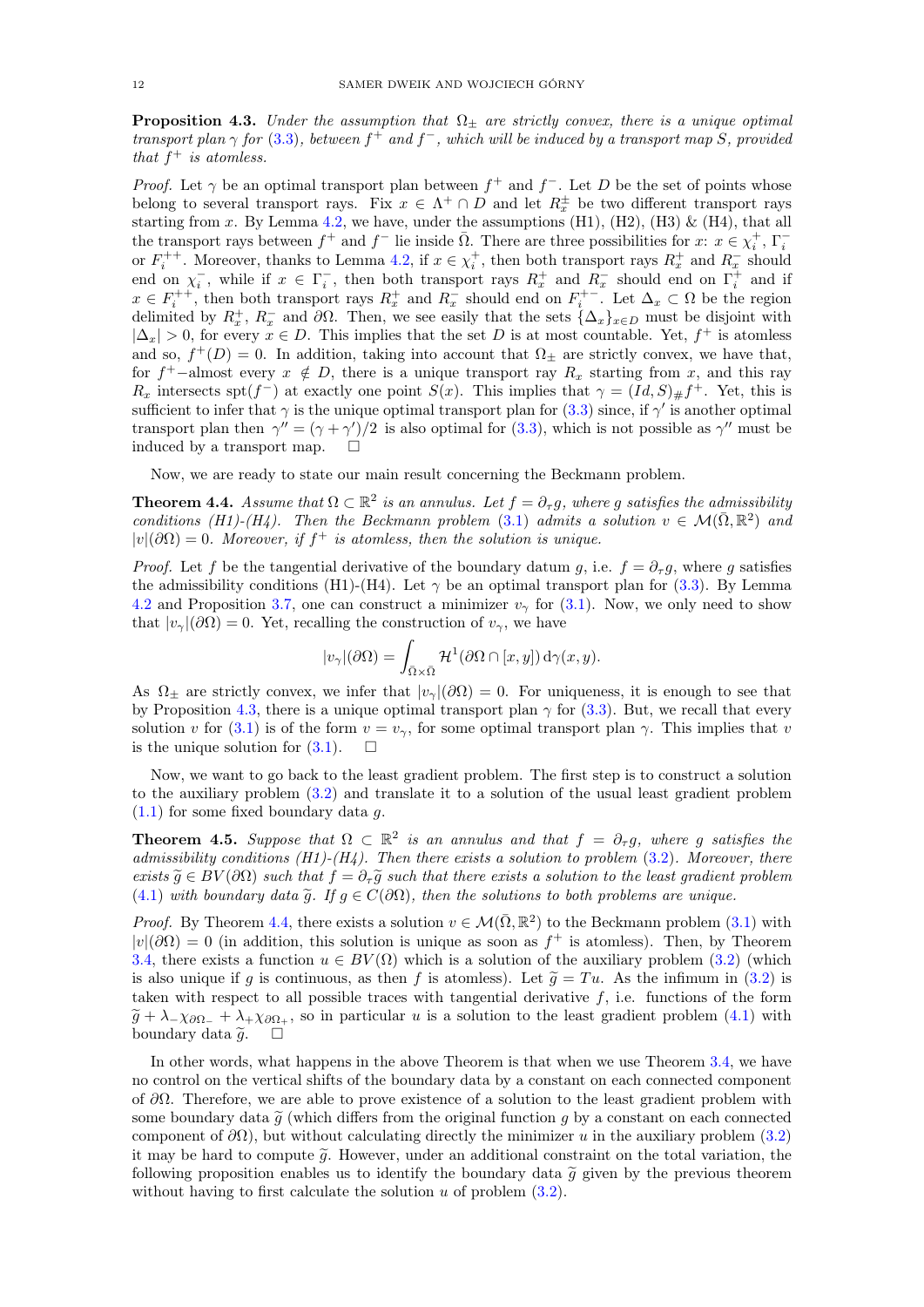<span id="page-12-0"></span>**Proposition 4.6.** Suppose that f satisfies assumptions (H1)-(H4) and  $|f_{-}|(\partial \Omega_{-}) = |f_{+}|(\partial \Omega^{+})$ . Then, there is a unique  $g \in BV(\partial\Omega)$  such that  $f = \partial_{\tau}g$  and there exists a solution to the least gradient problem with this boundary data g. Moreover, if f is atomless then the solution is unique.

*Proof.* Fix  $x_{\pm} = \chi_1^{\pm} \cap F_1^{\pm}$ . For  $t_{\pm} \in \partial \Omega_{\pm}$ , we set  $g_{\pm}(t_{\pm}) = \int_{x_{\pm}}^{t_{\pm}} f$  (the integral is taken so that the tangent vector moves counterclockwise). Then,  $f = \partial_{\tau} g$  and, by assumption (H2) and the equality of masses,  $g_{\pm}$  change by the same value on each  $\chi_i^{\pm}$ ,  $\Gamma_i^{\pm}$  and is constant on each  $F_i^{\pm}$ . Then g is the only function with tangential derivative f such that  $g_-(\partial\Omega_+) \subset g_+(\partial\Omega_+)$ . Now, Theorems [3.4](#page-7-0) and [4.4](#page-11-1) give us existence of a least gradient function  $u \in BV(\Omega)$  which solves [\(3.2\)](#page-5-3). However, due to Lemma [2.9](#page-5-1) traces of least gradient functions satisfy  $g_-(\partial\Omega_-) \subset g_+(\partial\Omega_+)$ ; hence  $Tu = g$ . Uniqueness is guaranteed by Theorem [4.4.](#page-11-1)  $\Box$ 

Finally, we illustrate the results in this Section with the following Example:

Example 4.7. Let  $\Omega = B(0, 2)\setminus\overline{B(0, 1)}$ . Let  $g_-\in C(\partial\Omega_-) \cap BV(\partial\Omega_-)$  be defined as follows:

$$
g_{-}(x,y) = \begin{cases} 1 & \text{if } y > \frac{1}{2}, \\ 0 & \text{if } y < -\frac{1}{2}, \\ y + \frac{1}{2} & \text{else.} \end{cases}
$$

Similarly, let  $g_+ \in C(\partial \Omega_+) \cap BV(\partial \Omega_+)$  be defined as follows:

$$
g_{+}(x,y) = \begin{cases} 1 & \text{if } y > 1, \\ 0 & \text{if } y < -1, \\ \frac{1}{2}(y+1) & \text{else.} \end{cases}
$$

We check the admissibility conditions (H1)-(H4). By definition,  $g \in BV(\partial\Omega)$ . Moreover, we can decompose  $\partial\Omega$  as in (H2): in the notation introduced at the beginning of Section 4, let us call the arc where  $g_{\pm}$  is increasing  $\chi^{\pm}$  and the arc where  $g_{\pm}$  is decreasing  $\Gamma^{\pm}$  (we drop the index i as there is only one such arc). We call the remaining arcs, on which g is constant,  $F_1^{\pm}$  (with  $g \equiv 1$  on  $F_1^{\pm}$ ) and  $F_2^{\pm}$  (with  $g \equiv 0$  on  $F_2^{\pm}$ ). In addition,  $TV(g \sqcup \chi^-) = 1 = TV(g \sqcup \chi^+)$  and  $TV(g \sqcup \Gamma^{-}) = 1 = TV(g \sqcup \Gamma^{+})$ . The situation is presented on Figure [1.](#page-13-1)

As for the visibility condition (H3), we check that the tangent line to the inner circle  $\partial B(0,1)$ at  $(\frac{\sqrt{3}}{2}, \pm \frac{1}{2})$  crosses the outer circle  $\partial B(0,2)$  at  $(\sqrt{3}, \mp 1)$ , hence  $\chi^-$  is visible from  $\chi^+$ ; similarly,  $Γ<sup>-</sup>$  is visible from  $Γ<sup>+</sup>$ .

Finally, we look at condition  $(H_4)$ . The idea behind it is such that the transport should take place between  $\chi^{\pm}$  and between  $\Gamma^{\pm}$ , so that transport rays lie inside  $\Omega$ . Now, fix four points which are ends of two transport rays (of which we may think as points in the preimage  $g^{-1}(t)$ )  $p_{\pm} \in \chi^{\pm}$ and  $q_{\pm} \in \Gamma^{\pm}$ . The visibility conditions enforce that the transport rays between these points are  $p_{p+1}$  and  $q_{-1}$ ; we have to make sure that it is in fact the shortest connection possible between these four points. In other words, we have to check that

$$
|p_{-}-p_{+}|+|q_{-}-q_{+}|<|p_{-}-q_{-}|+|p_{+}-q_{+}|,
$$

as we can exclude the connection between points in  $\chi^-$  and  $\Gamma^+$ , because both sets lie in the support of  $f^-$ . First, we see that

$$
|p_- - p_+| + |q_- - q_+| \le d_M(\chi^+, \chi^-) + d_M(\Gamma^+, \Gamma^-)
$$

and

$$
\mathit{dist}(\chi^-,\Gamma^-)+\mathit{dist}(\chi^+,\Gamma^+)\leq |p_--q_-|+|p_+-q_+|.
$$

Yet, we have  $d_M(\chi^+, \chi^-) = d_M(\Gamma^+, \Gamma^-) = \text{dist}(\chi^-, \Gamma^-) = \sqrt{3}$  and  $\text{dist}(\chi^+, \Gamma^+) = 2\sqrt{3}$ . Hence,  $d_M(\chi^+,\chi^-) + d_M(\Gamma^+,\Gamma^-) = 2\sqrt{3} < 3$ √  $\overline{3} = dist(\chi^-, \Gamma^-) + dist(\chi^+, \Gamma^+)$ 

and  $(H_4)$  holds. Hence, by Theorem [4.4](#page-11-1) there exists a solution to the Beckmann problem with boundary data  $f = \partial_{\tau}g$  and, by Proposition [4.6,](#page-12-0) there exists a unique solution to the least gradient problem with boundary data g.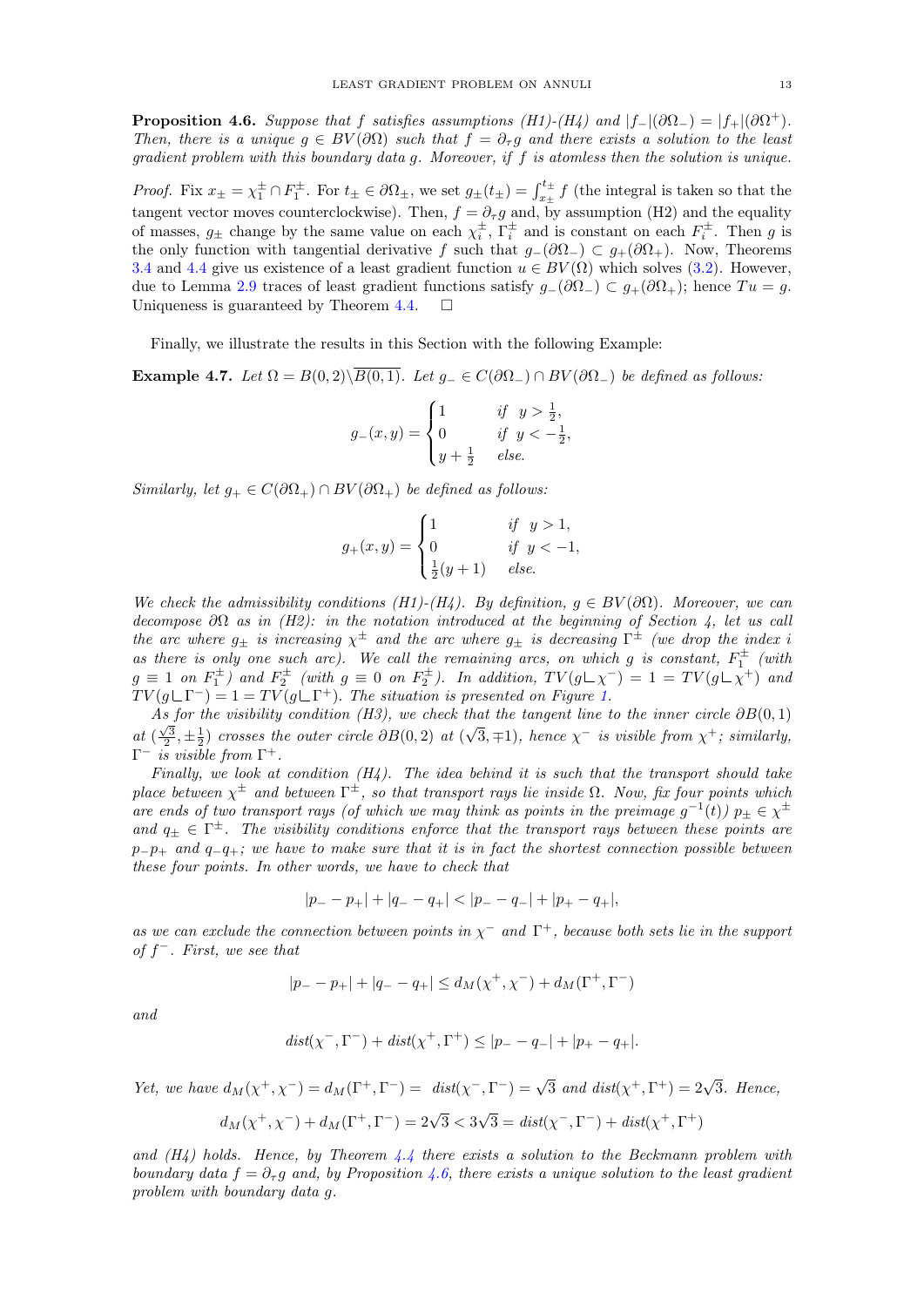<span id="page-13-1"></span>

Figure 1. Visibility conditions in practice

# 5.  $W^{1,p}$  regularity of the solution to the least gradient problem

<span id="page-13-0"></span>The aim of this section is to study the  $W^{1,p}$  regularity of the solution u of the least gradient problem  $(3.2)$  in the case where the domain  $\Omega$  is an annulus. First, we note that this question has already considered in [\[6\]](#page-17-0), but in what concerns the case where the domain  $\Omega$  is uniformly convex, where the authors proved the following statement:

$$
g \in W^{1,p}(\partial \Omega) \Rightarrow u \in W^{1,p}(\Omega)
$$
, for every  $p \leq 2$ .

In addition, they introduce a counter-example to the  $W^{1,p}$  regularity of u for  $p > 2$ . More precisely, it is possible to construct a Lipschitz function  $q$  on the boundary so that the corresponding solution u of the BV least gradient problem is not in  $W^{1,2+\epsilon}(\Omega)$ , for every  $\varepsilon > 0$ . Recalling the relationship between the solution u of the BV least gradient problem  $(3.2)$  and the minimizer v of the Beckmann problem [\(3.1\)](#page-5-2), that is  $v = R_{\frac{\pi}{2}}Du$ , we see that studying the  $W^{1,p}$  regularity of u is equivalent to study the  $L^p$  summability of the transport density  $\sigma = |v|$ . The difficulty, here, is that the measures  $f^+$  and  $f^-$  are concentrated on the boundary  $\partial\Omega$  (and so, they are singular). As a consequence of that, we cannot use, for instance, the results of  $[3-5, 19]$  $[3-5, 19]$  $[3-5, 19]$  $[3-5, 19]$  about the  $L^p$  summability of the transport density between two  $L^p$  densities  $f^+$  and  $f^-$  on  $\Omega$ . Moreover, the authors of [\[7\]](#page-17-13) have considered the case where the source measure  $f^+ \in L^p(\Omega)$  while the target one  $f^-$  is the projection of  $f^+$  into the boundary. In this case, they show that the transport density  $\sigma$  is in  $L^p(\Omega)$  provided  $f^+ \in L^p(\Omega)$ and  $\Omega$  satisfies an exterior ball condition; unfortunately, this is not the situation here. However, under the assumption that the domain  $\Omega$  is uniformly convex, the authors of [\[6\]](#page-17-0) show that the transport density  $\sigma$  should be in  $L^p(\Omega)$  as soon as  $f^{\pm} \in L^p(\partial \Omega)$  with  $p \leq 2$ . Yet, the problem now is that our domain is an annulus and so, we cannot use the results of  $[6]$  to obtain  $L^p$  summability on the transport density  $\sigma$  (or equivalently,  $W^{1,p}$  regularity for the solution u of [\(4.1\)](#page-9-2)). So, we want to study the  $L^p$  summability of the transport density in the case where the domain is an annulus. First of all, let us assume the following:

(H5) 
$$
\exists c > 0
$$
 s.t.  $\forall x \in \chi_i^-$  (resp.  $\Gamma_i^-$ ),  $y \in \chi_i^+$  (resp.  $\Gamma_i^+$ ), we have  $(y - x) \cdot \nu(x) \ge c$ ,

where  $\nu(x)$  is the outward normal to  $\partial\Omega$  at x. Under (H5), we will show that if  $F_i^+$  is a flat part (i.e.  $g_+$  is constant on  $F_i^+$ ), then the following statement holds:

$$
g \in W^{1,p}(\partial\Omega) \Rightarrow u \in W^{1,p}(\Omega)
$$
, for every  $p \in [1,\infty]$ .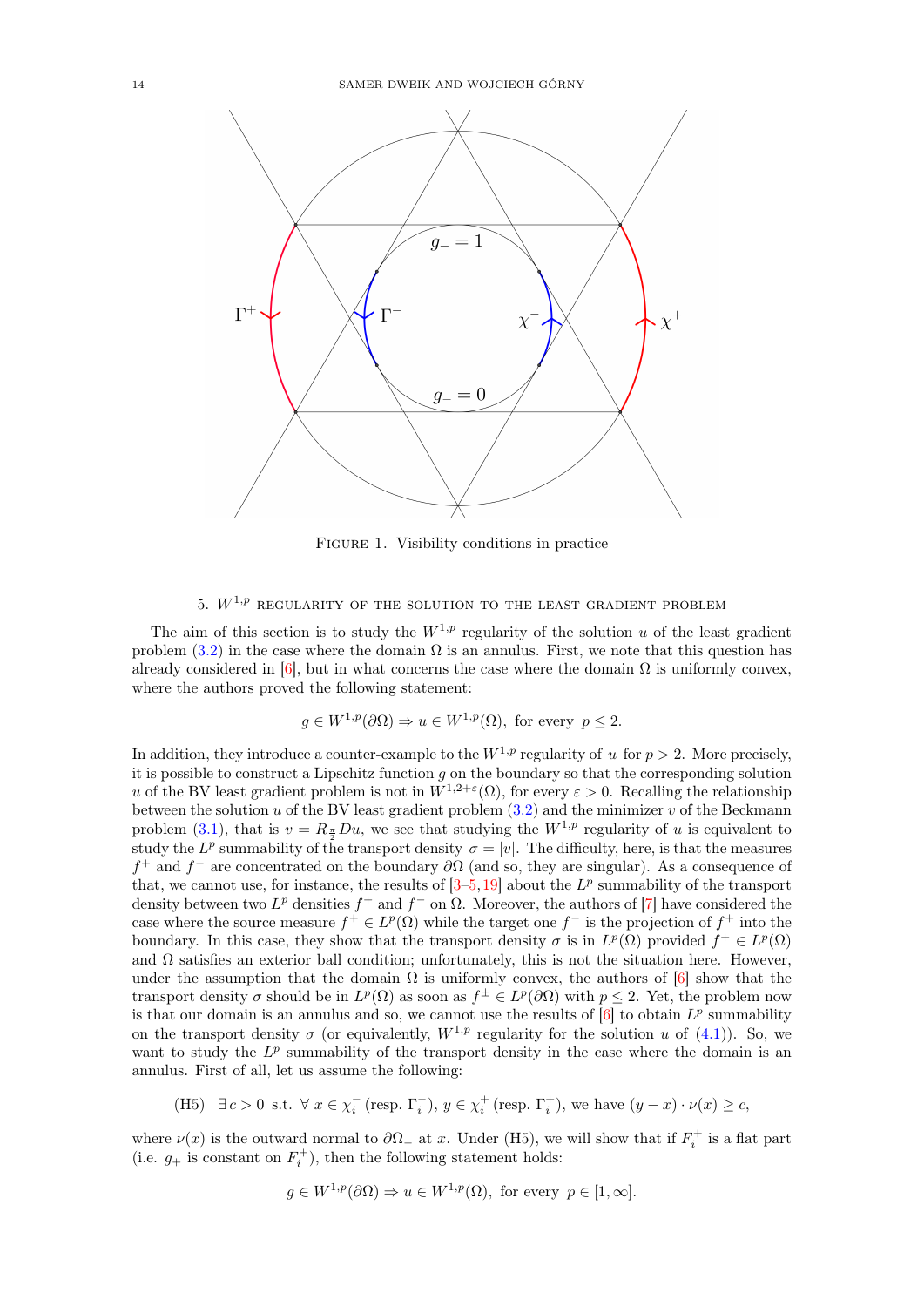On the other hand, the  $W^{1,p}$  estimates, for  $p > 2$ , on the solution u of  $(3.2)$  fail to be true as soon as the part  $F_i^+$  is not flat. In this case, one can only prove (as in [\[6\]](#page-17-0)) the following:

$$
g \in W^{1,p}(\partial \Omega) \Rightarrow u \in W^{1,p}(\Omega)
$$
, for every  $p \leq 2$ .

In all that follows,  $\Omega$  will be an annulus in the sense of Definition [2.1.](#page-2-1) Assume there exists a unique optimal transport plan  $\gamma$  between  $f^+$  and  $f^-$  (for instance the one given by Theorem [4.4\)](#page-11-1). In order to study the  $L^p$  summability of the transport density  $\sigma$  in the case where the domain  $\Omega$  is an annulus, we will use a similar technique as in the proof of [\[6,](#page-17-0) Proposition 3.1]. The main result is the following Theorem:

**Theorem 5.1.** Under (H5) and the assumption that  $F_i^+$  is a flat part for each i, the transport density  $\sigma$  belongs to  $L^p(\Omega)$  as soon as  $f \in L^p(\partial\Omega)$ , for all  $p \in [1,\infty]$ . Moreover, if there is some i such that  $F_i^+$  is not a flat part, then the same result holds for every  $p \leq 2$  as soon as the exterior  $domain \Omega_+$  is uniformly convex.

*Proof.* First, let us suppose that, for each i,  $F_i^+$  is a flat part. Now, assume that the target measure  $f^-$  is atomic with  $(x_{i,j}^{\pm})_{\{1 \leq j \leq n\}}$  being its atoms where, for every  $i, x_{i,j}^{\pm} \in \Gamma_i^+$  and  $x_{i,j}^- \in \chi_i^-$ , for all  $j \in \{1, ..., n\}$ . Let us call by  $\Omega_{i,j}^+$  the set of points of the form  $(1-t)x + tx_{i,j}^+$  with  $x \in \Gamma_i^-$  and  $\Omega_{i,j}^-$ <br>the set of points of the form  $(1-t)x + tx_{i,j}^-$  with  $x \in \chi_i^+$ . We recall that all the sets  $\Omega_{i,j}^+$  remain in  $\Omega$  and they are essentially disjoint. Let us decompose the transport density  $\sigma$  into two parts  $\sigma = \sigma^+ + \sigma^-$ , where  $\sigma^+$  and  $\sigma^-$  are defined as follows:

$$
<\sigma^+, \phi> := \int_{\bar{\Omega}\times\bar{\Omega}} \int_0^{\frac{1}{2}} \phi((1-t)x + ty)|x - y| dt d\gamma(x, y),
$$
 for all  $\phi \in C(\bar{\Omega}),$ 

and

$$
\langle \sigma^-, \phi \rangle := \int_{\bar{\Omega} \times \bar{\Omega}} \int_{\frac{1}{2}}^1 \phi((1-t)x + ty)|x - y| \, dt \, d\gamma(x, y), \text{ for all } \phi \in C(\bar{\Omega}).
$$

Now, we want to give some  $L^p$  estimates for  $\sigma^+$ . Recalling Proposition [4.3,](#page-11-0) there is a unique optimal transport map S from  $f^+$  to  $f^-$  and then, we have

$$
<\sigma^+, \phi> := \int_{\bar{\Omega}} \int_0^{\frac{1}{2}} \phi((1-t)x + tS(x))|x - S(x)| \, dt \, df^+(x)
$$
, for all  $\phi \in C(\bar{\Omega})$ .

Yet,  $\Omega = \bigcup_{i,j} \Omega_{i,j}^{\pm}$  and, for every  $x \in \Omega_{i,j}^{\pm}$ , we have  $S(x) = x_{i,j}^{\pm}$ . Hence, we find that

$$
<\sigma^+, \phi> := \sum_{i,j} \int_{\Omega_{i,j}^{\pm}} \int_0^{\frac{1}{2}} \phi((1-t)x + tx_{i,j}^{\pm}) |x - x_{i,j}^{\pm}| dt df^+(x)
$$
, for all  $\phi \in C(\bar{\Omega})$ .

Set  $\Gamma_{i,j}^- = \Omega_{i,j}^+ \cap \Gamma_i^-$  and  $\chi_{i,j}^+ = \Omega_{i,j}^- \cap \chi_i^+$ , for all  $i, j$ . One has that, for all  $\phi \in C(\overline{\Omega})$ ,

$$
\langle \sigma^+, \phi \rangle = \sum_{i,j} \int_{\Gamma_{i,j}^-} \int_0^{\frac{1}{2}} \phi((1-t)x + tx_{i,j}^+) |x - x_{i,j}^+| \mathrm{d}t \mathrm{d}t^+ + \int_{\chi_{i,j}^+} \int_0^{\frac{1}{2}} \phi((1-t)x + tx_{i,j}^-) |x - x_{i,j}^-| \mathrm{d}t \mathrm{d}t^+.
$$

We define  $\sigma_{i,j}^{+\pm}$  as follows:

$$
<\sigma_{i,j}^{++}, \phi> = \int_{\Gamma_{i,j}^{-}} \int_0^{\frac{1}{2}} \phi((1-t)x + tx_{i,j}^{+})|x - x_{i,j}^{+}| \, \mathrm{d}t \, \mathrm{d}t^{+}, \text{ for all } \phi \in C(\bar{\Omega})
$$

and

$$
<\sigma^{+-}_{i,j}, \phi>=\int_{\chi^+_{i,j}}\int_0^{\frac{1}{2}}\phi((1-t)x+tx^-_{i,j})|x-x^-_{i,j}|\,\mathrm{d} t\,\mathrm{d} f^+, \ \text{ for all }\ \phi\in C(\bar\Omega).
$$

In this way, we have

$$
\sigma^+=\sum_{i,j}\sigma^{++}_{i,j}+\sigma^{+-}_{i,j}.
$$

We will prove that  $\sigma_{i,j}^{+\pm}$  is in  $L^p(\Omega)$ , for all i, j, which implies by the way that  $\sigma^+$  belongs to  $L^p(\Omega)$ . Fix *i*, *j* and consider  $\sigma_{i,j}^{++}$ . Set  $y = (1-t)x + tx_{i,j}^+$ , for every  $x \in \Gamma_{i,j}^-$  and  $t \in [0,1/2]$ . Then, one has

$$
<\sigma _{i,j}^{++},\phi>:=\int_{\Omega _{i,j}^{+,\frac{1}{2}}}\phi (y)\frac{|y-x_{i,j}^{+}|}{1-t}f^{+}\bigg(\frac{y-tx_{i,j}^{+}}{1-t}\bigg)J_{i,j}^{+}(y)^{-1}\, \mathrm{d}y,\;\;\text{for all}\;\; \phi \in C(\bar{\Omega }),
$$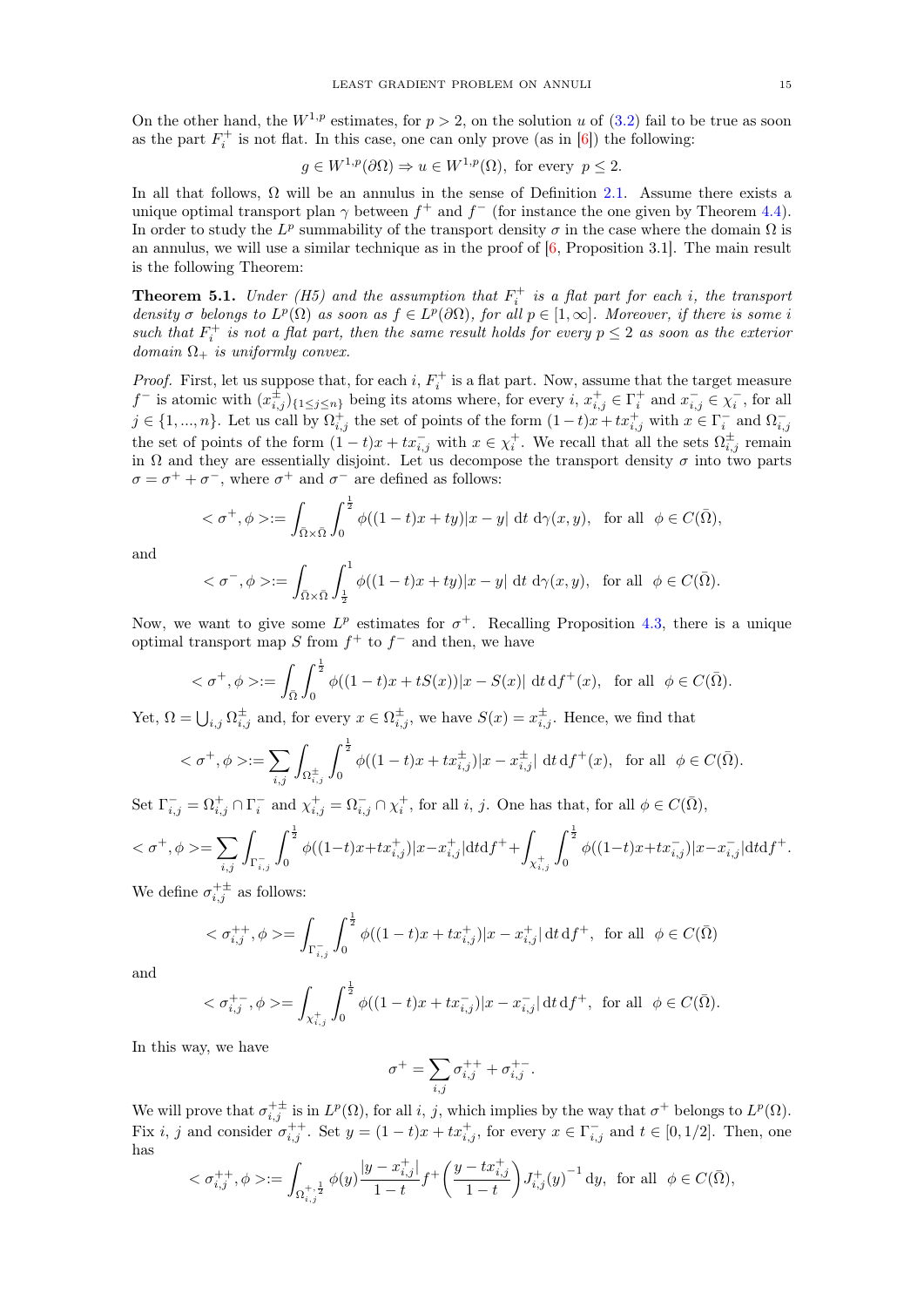where

$$
J^+_{i,j}(y):=\det(D_{(t,x)}y)
$$

and

$$
\Omega_{i,j}^{+, \frac{1}{2}} = \{ (1-t)x + tx_{i,j}^{+} : x \in \Gamma_{i,j}^{-}, 0 \le t \le 1/2 \}.
$$

An easy estimate for  $J_{i,j}^{+}$  gives that

$$
J_{i,j}^+(y) = (1-t)(x_{i,j}^+ - x) \cdot \nu(x),
$$

where  $\nu(x)$  is the outward normal vector to  $\partial\Omega_{-}$  at x. As  $x \in \Gamma_{i,j}^{-}$  and  $x_{i,j}^{+} \in \Gamma_{i,j}^{+}$ , we have, by  $(H5)$ , that

$$
(x_{i,j}^+ - x) \cdot \nu(x) \ge c.
$$

Consequently, we get

$$
\sigma_{i,j}^{++}(y) \le \frac{C}{1-t} f^+ \bigg( \frac{y - tx_{i,j}^+}{1-t} \bigg), \text{ for a.e. } y \in \Omega_{i,j}^{+, \frac{1}{2}}.
$$

Then,

$$
\begin{aligned} ||\sigma^{++}_{i,j}||^p_{L^p(\Omega^+_{i,j})} &\leq \int_{\Omega^+_{i,j}} \frac{C^p}{(1-t)^p} f^+\bigg(\frac{y-tx^+_{i,j}}{1-t}\bigg)^p \, \mathrm{d}y \leq \int_{\Gamma^-_{i,j}} \int_0^{\frac{1}{2}} \frac{C^p}{(1-t)^{p-1}} f^+(x)^p \, \mathrm{d}t \, \mathrm{d}x \\ &\leq \left(\int_0^{\frac{1}{2}} \frac{C^p}{(1-t)^{p-1}} \, \mathrm{d}t\right) \int_{\Gamma^-_{i,j}} f^+(x)^p \, \mathrm{d}x. \end{aligned}
$$

Similarly, we obtain

$$
||\sigma_{i,j}^{+-}||_{L^p(\Omega_{i,j}^-)}^p \le \left(\int_0^{\frac{1}{2}} \frac{C^p}{(1-t)^{p-1}} dt\right) \int_{\chi_{i,j}^+} f^+(x)^p dx.
$$

This implies that

$$
||\sigma^+||^p_{L^p(\Omega)} = \sum_{i,j} ||\sigma^{++}_{i,j}||^p_{L^p(\Omega^+_{i,j})} + ||\sigma^{+-}_{i,j}||^p_{L^p(\Omega^-_{i,j})}
$$
  

$$
\leq \left(\int_0^{\frac{1}{2}} \frac{C^p}{(1-t)^{p-1}} dt\right) \sum_{i,j} \left(\int_{X^+_{i,j}} f^+(x)^p dx + \int_{\Gamma^-_{i,j}} f^+(x)^p dx\right) \leq C^p \int_{\partial\Omega} f^+(x)^p dx.
$$

Passing to the limit when  $n \to \infty$ , we infer that the positive measure  $\sigma^+$  between  $f^+$  and  $f^-$  is in  $L^p(\Omega)$  as soon as  $f^+ \in L^p(\partial\Omega)$ . Moreover,  $\sigma^+$  satisfies the following estimate:

$$
||\sigma^+||^p_{L^p(\Omega)} \leq C^p \int_{\partial\Omega} f^+(x)^p dx.
$$

But now, it is clear that if  $f^- \in L^p(\partial\Omega)$ , then one can obtain some  $L^p$  estimates on  $\sigma^-$  using an approximation of  $f^+$  by an atomic sequence. Moreover, we get that

$$
||\sigma^-||^p_{L^p(\Omega)} \leq C^p \int_{\partial\Omega} f^-(x)^p dx.
$$

Finally, we infer that

$$
||\sigma||_{L^p(\Omega)} \leq C||f||_{L^p(\partial\Omega)}, \text{ for every } p \in [1, \infty].
$$

On the other hand, if there is some  $F_i^+$  which is not flat, then we can decompose the transport density  $\sigma$  into three parts:  $\sigma^{+-}$ ,  $\sigma^{-+}$  and  $\sigma^{++}$ , where  $\sigma^{+-}$  denotes the transport density between  $f_{\perp s}^+$ <sup>++</sup> and  $f^-_{|\partial\Omega}$ , σ<sup>-+</sup> denotes the transport density between  $f^+_{|\partial\Omega}$  and  $f^-_{|\partial\Omega}$  $\sum_{i=1}^{n}$  and  $\log P_i$ <sup>+</sup> and  $\sigma^{++}$  denotes the transport density between  $f^+$  $j_{\cup_i F_i^{++}}$  and  $f_{\cup_i}^ \sum_{\vert \cup_i F_i^+}$ . We have already seen that the two transport densities  $\sigma^{+-}$  and  $\sigma^{-+}$  are both in  $L^p(\Omega)$  provided that  $f \in L^p(\partial\Omega)$ . Yet, if  $\Omega_+$  is uniformly convex, then from [\[6\]](#page-17-0) we have that  $\sigma^{++} \in L^p(\Omega)$  as soon as  $f \in L^p(\partial\Omega)$  with  $p \leq 2$ . This completes the proof.  $\square$ 

Finally, we get the following:

**Corollary 5.2.** Under the assumption that  $F_i^+$  is a flat part for each i, the solution u of the BV least gradient problem [\(3.2\)](#page-5-3) belongs to  $W^{1,p}(\Omega)$  as soon as  $g \in W^{1,p}(\partial\Omega)$ , for all  $p \in [1,\infty]$ . On the other hand, if there is some i such that  $F_i^+$  is not a flat part, then the same result holds for every  $p \leq 2$  as soon as  $\Omega_{+}$  is uniformly convex.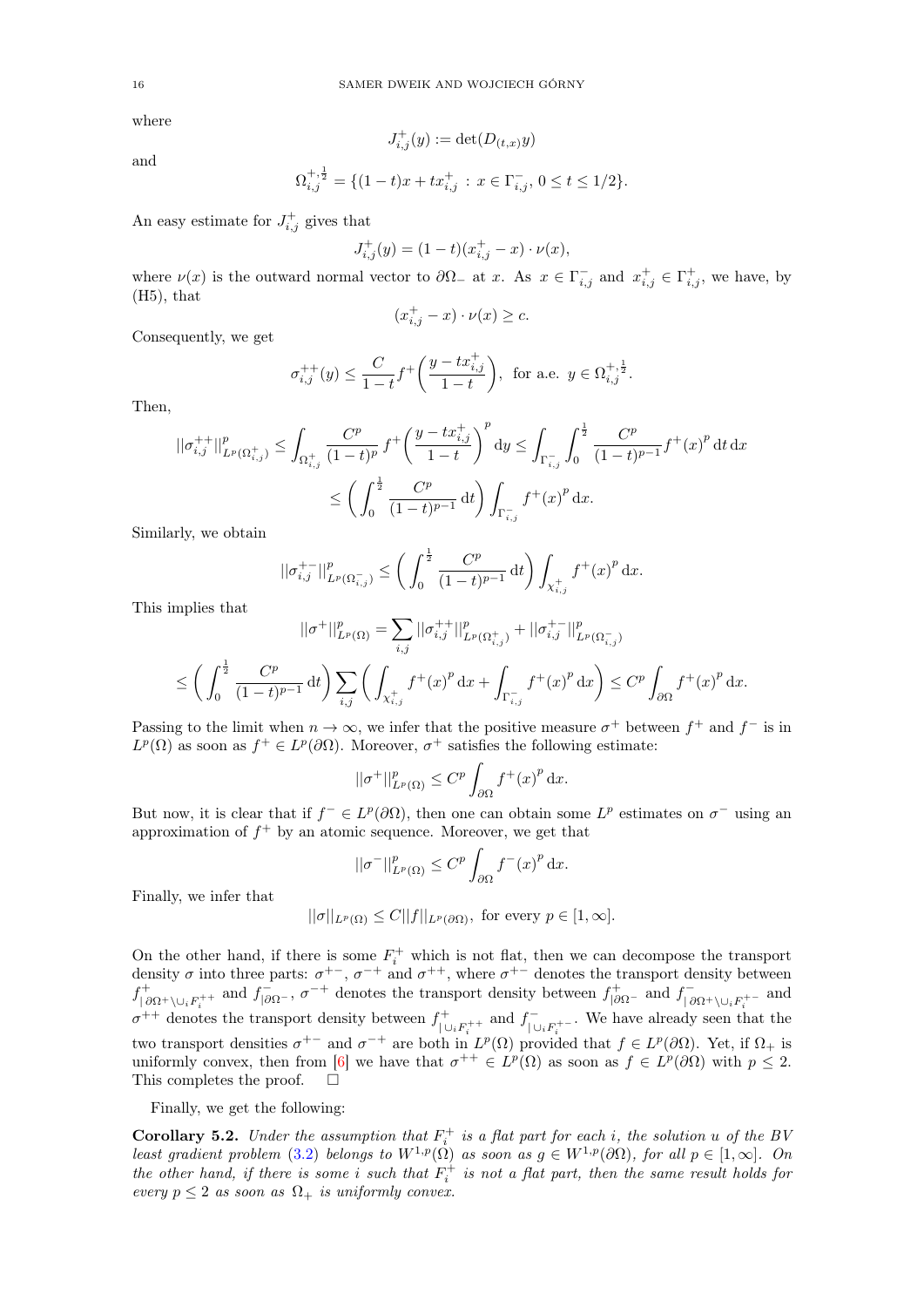#### 6. Conclusions

<span id="page-16-0"></span>In this Section, we will present a few examples and closing remarks to show both the limits of the approach presented in Sections 3 & 4 and the possible extensions of these results. In particular, we will see that while assumptions (H1)-(H4) are not optimal, they are close to optimal.

The first example concerns assumption  $(H1)$ . We required the measure f to be finite in order to use optimal transport techniques, which translates to the assumption  $g \in BV(\partial\Omega)$  in the least gradient problem. However, in the setting of the least gradient problem alone we do not have to assume  $g_+ \in BV(\partial \Omega_+)$  and the solutions might still exist.

Example 6.1. Let  $\Omega = B(0, 2)\setminus \overline{B(0, 1)}$ . Let  $h : [1, 2] \rightarrow [1, 2]$  be an arbitrary continuous function with infinite total variation and such that  $h(1) = 1$ . Let  $u_0 \in C \cap BV(B(0, 2))$  be a solution to the least gradient problem on  $B(0, 2)$  with boundary data

$$
g_0(x, y) = \begin{cases} 1 & y < 1 \\ h(y) & y \ge 1 \end{cases}
$$

given by [\[22,](#page-18-0) Theorem 3.7]. Take the boundary data g equal to  $g_-(x, y) = y$  and

$$
g_+(x,y) = \begin{cases} y & y < 1 \\ h(y) & y \ge 1. \end{cases}
$$

Then, even though condition  $(H1)$  is violated, the solution to the least gradient problem exists and equals

$$
u(x,y) = \begin{cases} y & y < 1 \\ u_0(x,y) & y \ge 1. \end{cases}
$$

The second example concerns assumption (H2). It requires the boundary data on  $\partial\Omega_+$  and  $\partial\Omega_$ to have the same number of monotonicity intervals and determines the total variation on these intervals. By Lemma [2.5,](#page-3-0) we already know that  $TV(g_{-}) \leq TV(g_{+})$ ; let us see what can happen if the inequality is strict.

**Example 6.2.** Let  $\Omega = B(0, 2)\setminus\overline{B(0, 1)}$  and set boundary data to equal  $g_-(x, y) = 0$  and  $g_+(x, y) = 0$ y. Then the solution to the least gradient problem does not exist.

The third example also concerns assumption (H2). It shows that intervals of monotonicity do not have to be separated by flat parts in order for a solution to exist. However, as we can see from Proposition [2.6,](#page-4-0) this requires a very special configuration of the boundary data.

**Example 6.3.** Let  $\Omega = B(0, 2)\setminus\overline{B(0, 1)}$  and set boundary data to equal  $g(x, y) = y$ . Then the solution to the least gradient problem exists even though condition (H2) is violated.

The fourth example concerns assumption (H3). It shows that if the intervals of monotonicity of the boundary data  $g$  are not visible from one another, then the solution might not exist.

**Example 6.4.** Let  $\Omega = B(0, M) \setminus \overline{B(0, M - \varepsilon)}$ , where  $M > 0$  is a large constant and  $\varepsilon > 0$  is small enough. Set boundary data to equal

$$
g_{-}(x,y) = \begin{cases} 0 & \text{if } x < 0, \\ x & \text{if } x \in [0,1], \\ 1 & \text{if } x > 1, \end{cases}
$$

and

$$
g_{+}(x,y) = \begin{cases} 0 & \text{if } y < 0, \\ y & \text{if } y \in [0,1], \\ 1 & \text{if } y > 1. \end{cases}
$$

Then, the visibility condition (H3) fails and if  $u \in BV(\Omega)$ , it is not possible that each connected component of  $\{u \geq t\}$  for  $t \in (0,1)$  is a line seqment  $l \subset \overline{\Omega}$ , hence there is no solution to the least gradient problem.

The second remark concerns an anisotropic version of the least gradient problem. Suppose that  $\phi$  is a strictly convex norm on  $\mathbb{R}^2$  and that consider the anisotropic least gradient problem with respect to  $\phi$ . As the only connected minimal surfaces with repsect to  $\phi$  are line segments, in light of the analysis performed in [\[6\]](#page-17-0) for strictly convex domains  $\Omega$  we still have a one-to-one correspondence between gradients of BV functions and vector-valued measures with zero divergence. This leads to the following: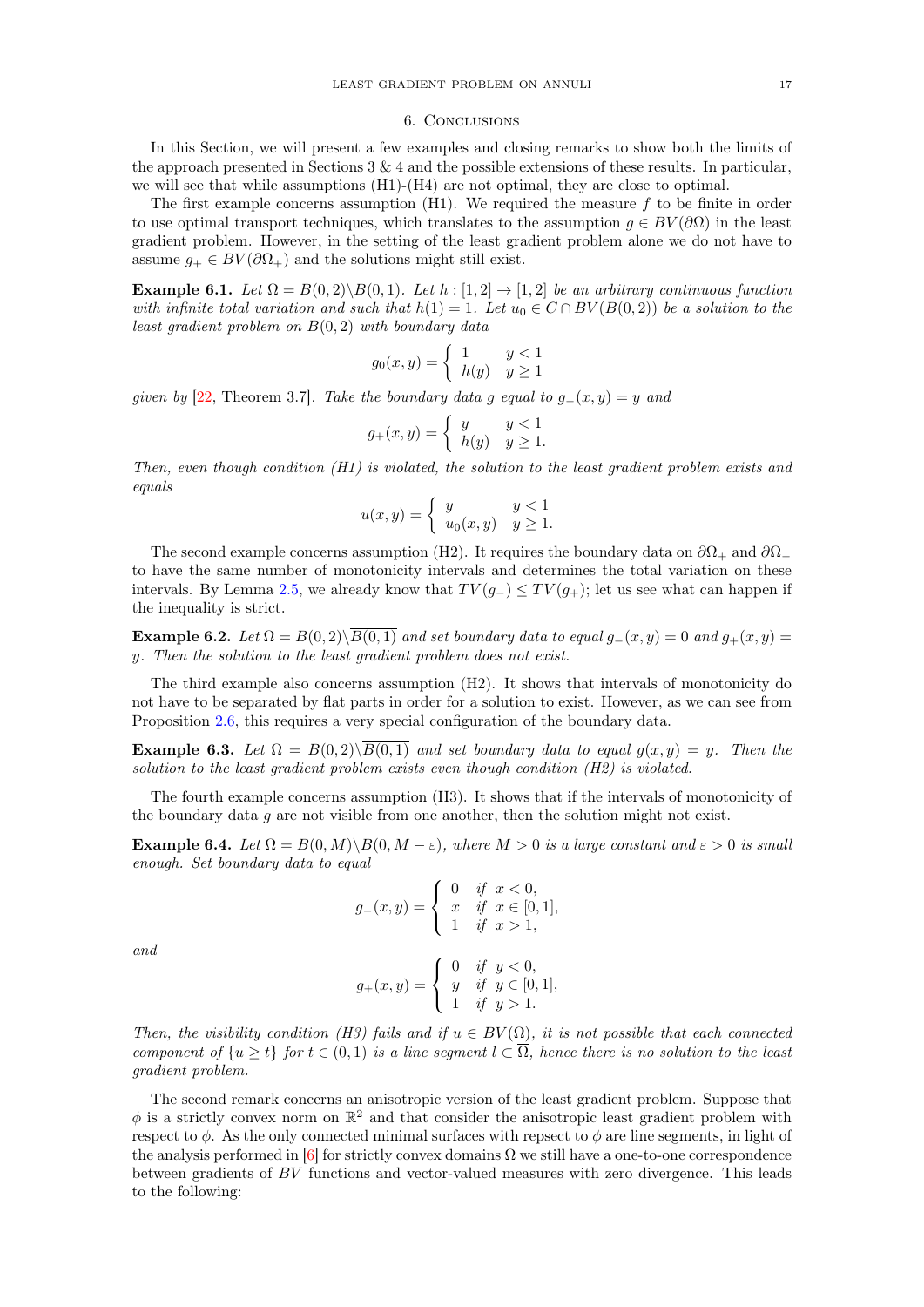**Remark 6.5.** Suppose that  $\phi$  is a strictly convex norm on  $\mathbb{R}^2$ . Then there is a one-to-one correspondence between minimizers of the following problems:

(6.1) 
$$
\min \left\{ \int_{\overline{\Omega}} \phi(R_{-\frac{\pi}{2}}v) : v \in \mathcal{M}(\overline{\Omega}; \mathbb{R}^2), \ \nabla \cdot v = f \right\}
$$

and

(6.2) 
$$
\min \left\{ \int_{\Omega} \phi(Du) : u \in BV(\Omega), \ \partial_{\tau}(Tu) = f \right\}.
$$

Moreover, both problems admit solutions under the assumptions (H1)-(H4) from Section 4 with  $\phi$  replacing the Euclidean norm in condition (H4), and Theorem 5.1 also remains true in the anisotropic setting.

Finally, let us note that the analysis undertaken in this paper could also be used to study the least gradient problem on general Lipschitz domains  $\Omega \subset \mathbb{R}^2$ , regardless of its homotopy type. In the following Remark, we highlight some results in this paper that could be easily retrieved for general Lipschitz domains.

**Remark 6.6.** Let  $\Omega = \Omega^0 \setminus \bigcup_{i=1}^N \overline{\Omega_i} \subset \mathbb{R}^2$ , where  $\Omega^0$  is an open bounded set with Lipschitz boundary and  $\Omega_i \subset\subset \Omega^0$  are pairwise disjoint open bounded convex sets. Then, the distances between  $\Omega^0$  and  $\Omega_i$ , as well as distances between  $\Omega_i$  and  $\Omega_j$  are bounded from below, hence we can reproduce the proof of Lemma [2.4](#page-3-1) and show that on every connected component  $\partial\Omega_i$  of the boundary, except from the outer component  $\partial \Omega^0$ , the trace of a least gradient function has bounded variation. Hence, the assumption that  $q \in BV(\partial\Omega)$  is sensible, and under this assumption we may prove equivalence between problems [\(3.1\)](#page-5-2) and [\(3.2\)](#page-5-3).

However, if the homotopy type of the domain is highly nontrivial, or if  $\Omega_i$  is not strictly convex, the admissibility conditions introduced in Section 4 and required for existence and uniqueness of minimizers would become much more complicated; the same applies to the discussion about  $W^{1,p}$ regularity of the least gradient functions in Section 5. Therefore, we have restricted our reasoning to an annulus for clarity.

Acknowledgements. The authors would like to thank Prof. Piotr Rybka for suggesting that optimal transport methods could be well suited for solving the least gradient problem on nonconvex domains. The work of W. Górny was partly supported by the research project no. 2017/27/N/ST1/02418, "Anisotropic least gradient problem", funded by the National Science Centre, Poland.

### **REFERENCES**

- <span id="page-17-4"></span>[1] M. BECKMANN, A continuous model of transportation, *Econometrica* 20, 643-660, 1952.
- <span id="page-17-7"></span>[2] E. Bombieri, E. de Giorgi and E. Giusti, Minimal cones and the Bernstein problem, Invent. Math. 7, 243–268, 1969.v
- <span id="page-17-11"></span>[3] L. DE PASCALE, L. C. EVANS AND A. PRATELLI, integral estimates for transport densities, Bull. of the London Math. Soc.. 36, n. 3,pp. 383-395, 2004.
- [4] L. De Pascale and A. Pratelli, Regularity properties for Monge Transport Density and for Solutions of some Shape Optimization Problem, Calc. Var. Par. Diff. Eq. 14, n. 3, pp.249-274, 2002.
- <span id="page-17-12"></span>[5] L. De Pascale and A. Pratelli, Sharp summability for Monge Transport density via Interpolation, ESAIM Control Optim. Calc. Var. 10, n. 4, pp. 549-552, 2004.
- <span id="page-17-0"></span>[6] S. DWEIK AND F. SANTAMBROGIO,  $L^p$  bounds for boundary-to-boundary transport densities, and  $W^{1,p}$  bounds for the BV least gradient problem in 2D, Calc. Var. Partial Differential Equations 58, no. 1, 2019.
- <span id="page-17-13"></span>[7] S. DWEIK AND F. SANTAMBROGIO, Summability estimates on transport densities with Dirichlet regions on the boundary via symmetrization techniques, ESAIM Control Optimisation and Calculus of Variations 24 (3), 2017.
- <span id="page-17-10"></span>[8] L.C. EVANS AND R.F. GARIEPY, Measure theory and fine properties of functions, CRC Press, Boca Raton, 1992.
- <span id="page-17-8"></span>[9] E. Giusti, Minimal surfaces and functions of bounded variation, Birkhäuser, Basel, 1984.
- <span id="page-17-1"></span>[10] W. Górny, Planar least gradient problem: existence, regularity and anisotropic case, Calc. Var. Partial Differential Equations 57, no. 4, 98, 2018.
- <span id="page-17-9"></span>[11] W. Górny, Existence of minimisers in the least gradient problem for general boundary data, *Indiana Univ.* Math J., to appear.
- <span id="page-17-6"></span>[12] W. Górny, Least gradient problem with respect to a non-strictly convex norm,  $arXiv:1806.01921$ , 2018.
- <span id="page-17-2"></span>[13] W. Górny, P. Rybka and A. Sabra, Special cases of the planar least gradient problem, Nonlinear Anal. 151, 66-–95, 2017.
- <span id="page-17-5"></span>[14] L. KANTOROVICH, On the transfer of masses, *Dokl. Acad. Nauk. USSR*, (37), 7-8, 1942.
- <span id="page-17-3"></span>[15] J.M. Mazón, J.D. Rossi and S. Segura de Léon, Functions of least gradient and 1-harmonic functions, Indiana Univ. Math. J. 63, no. 4, 1067–1084, 2014.